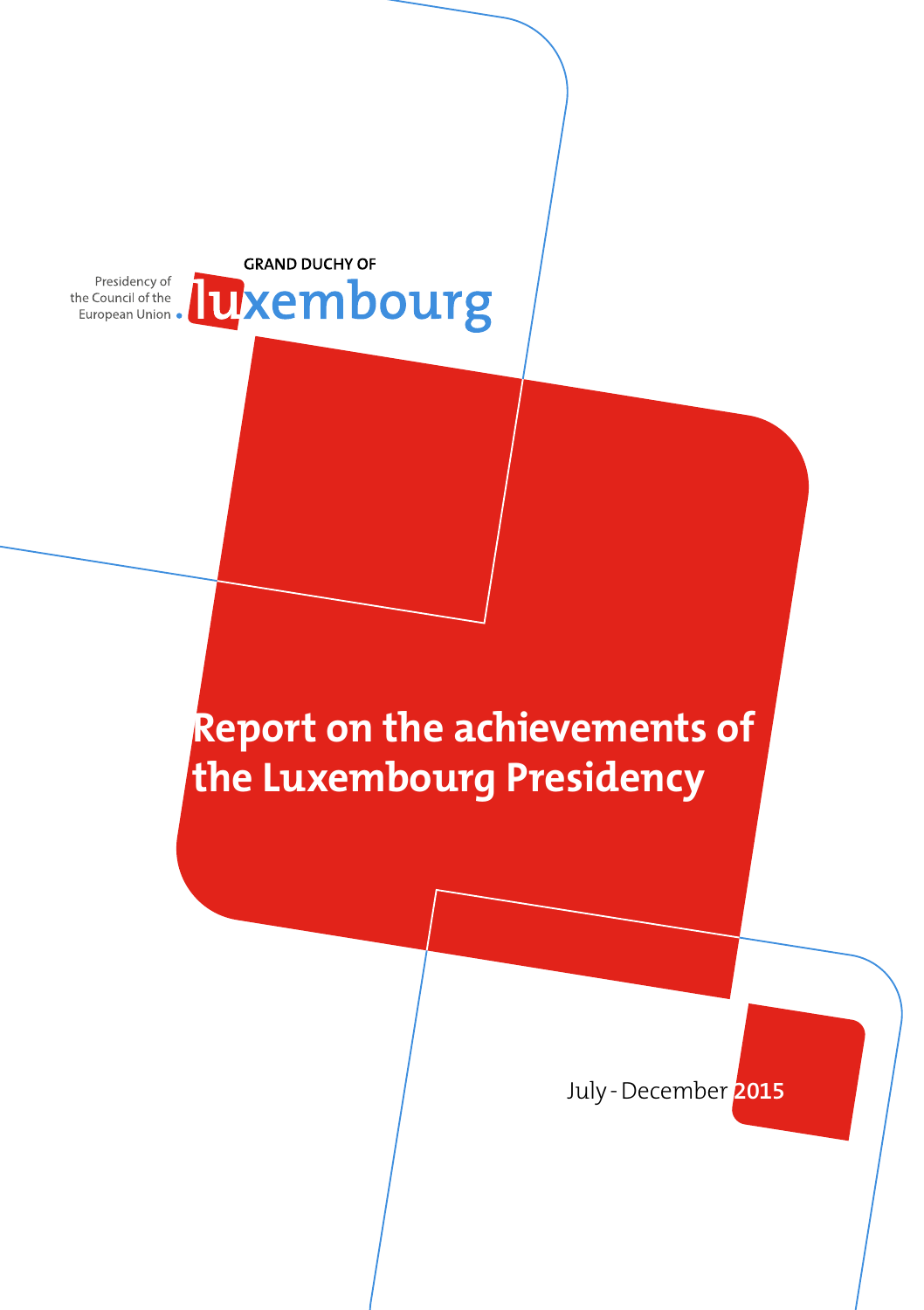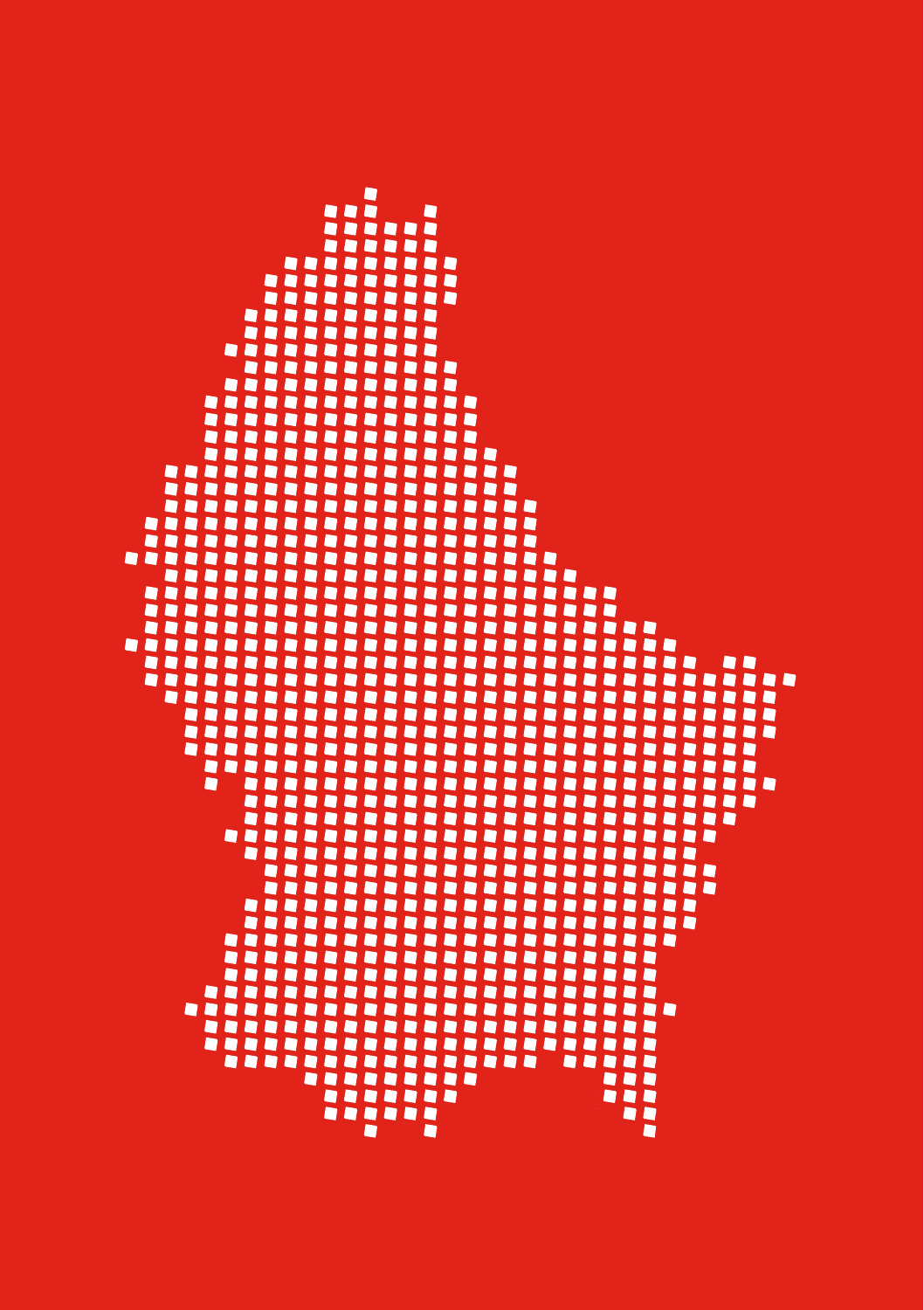# **A Union for the citizens**

**Report on the achievements of the Luxembourg Presidency of the Council of the European Union**

July - December 2015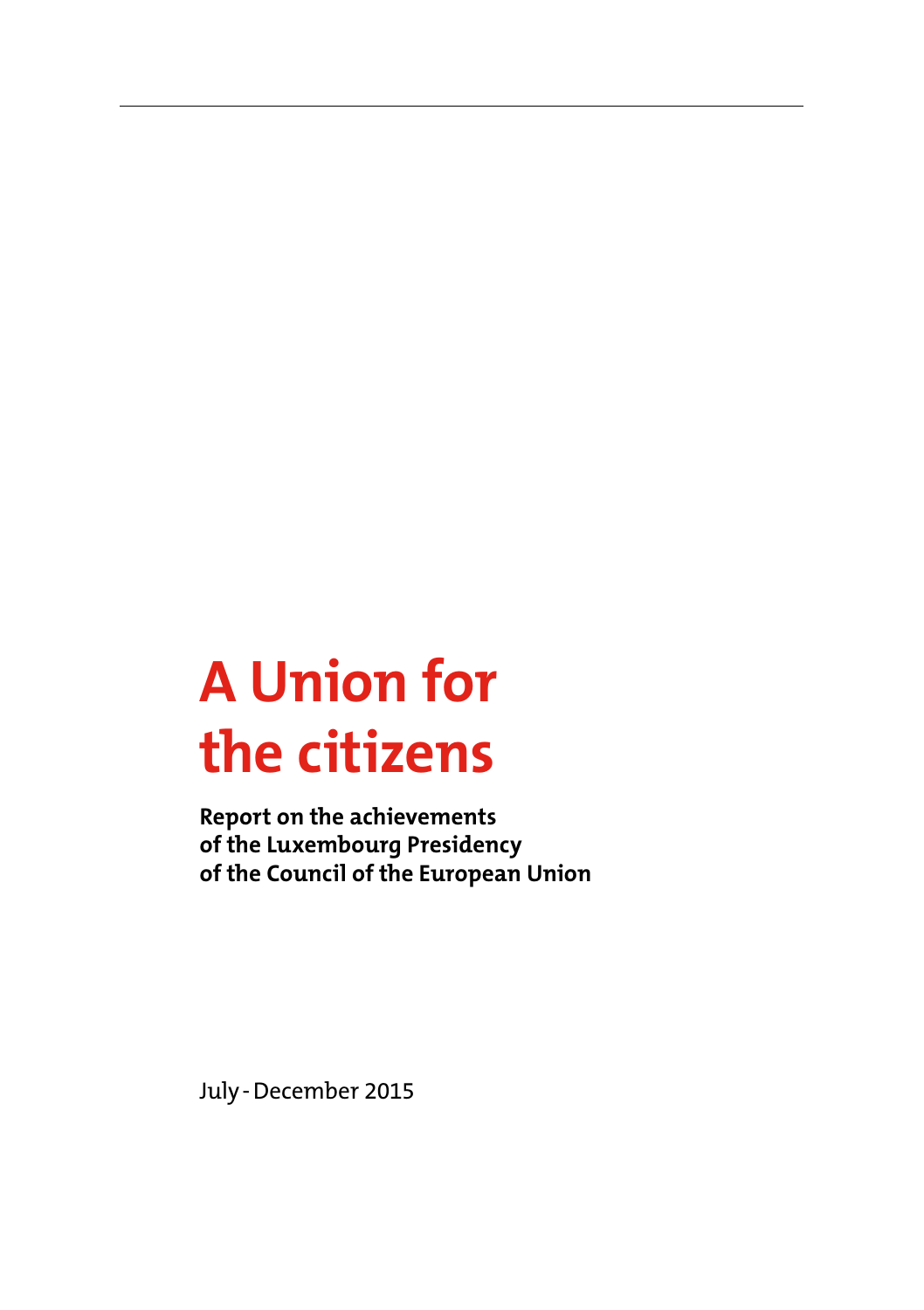## **Brussels**

**total number of formal meetings organised 1,503**



**49**

#### **sessions of the Council of Ministers**

including **9** extraordinary sessions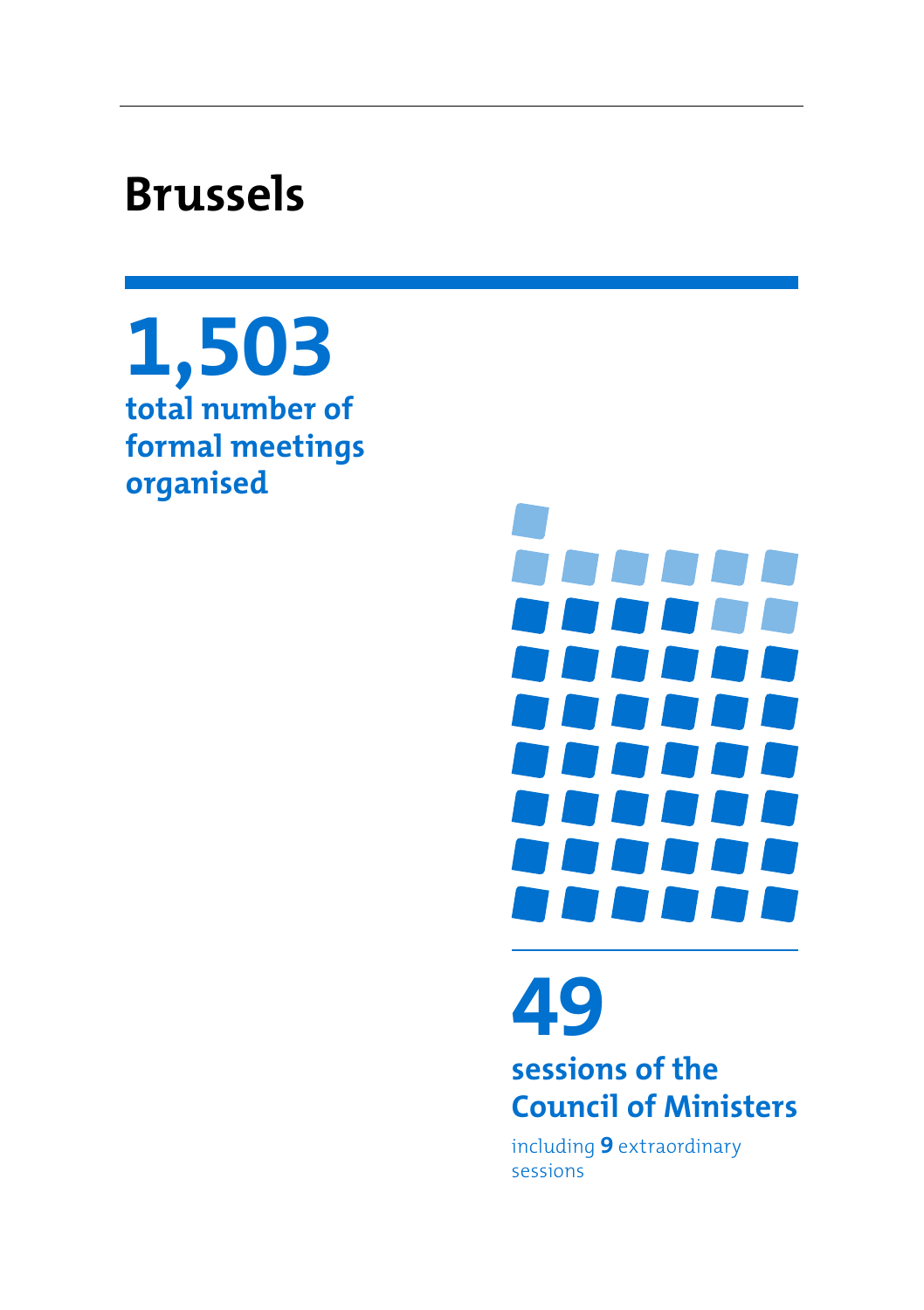

# **70 34**

including **48** meetings of the Coreper II and **22** meetings of the Coreper I

#### **Coreper meetings cases concluded under the codecision procedure**

including **20** that are the competence of the Coreper II and **12** of the Coreper I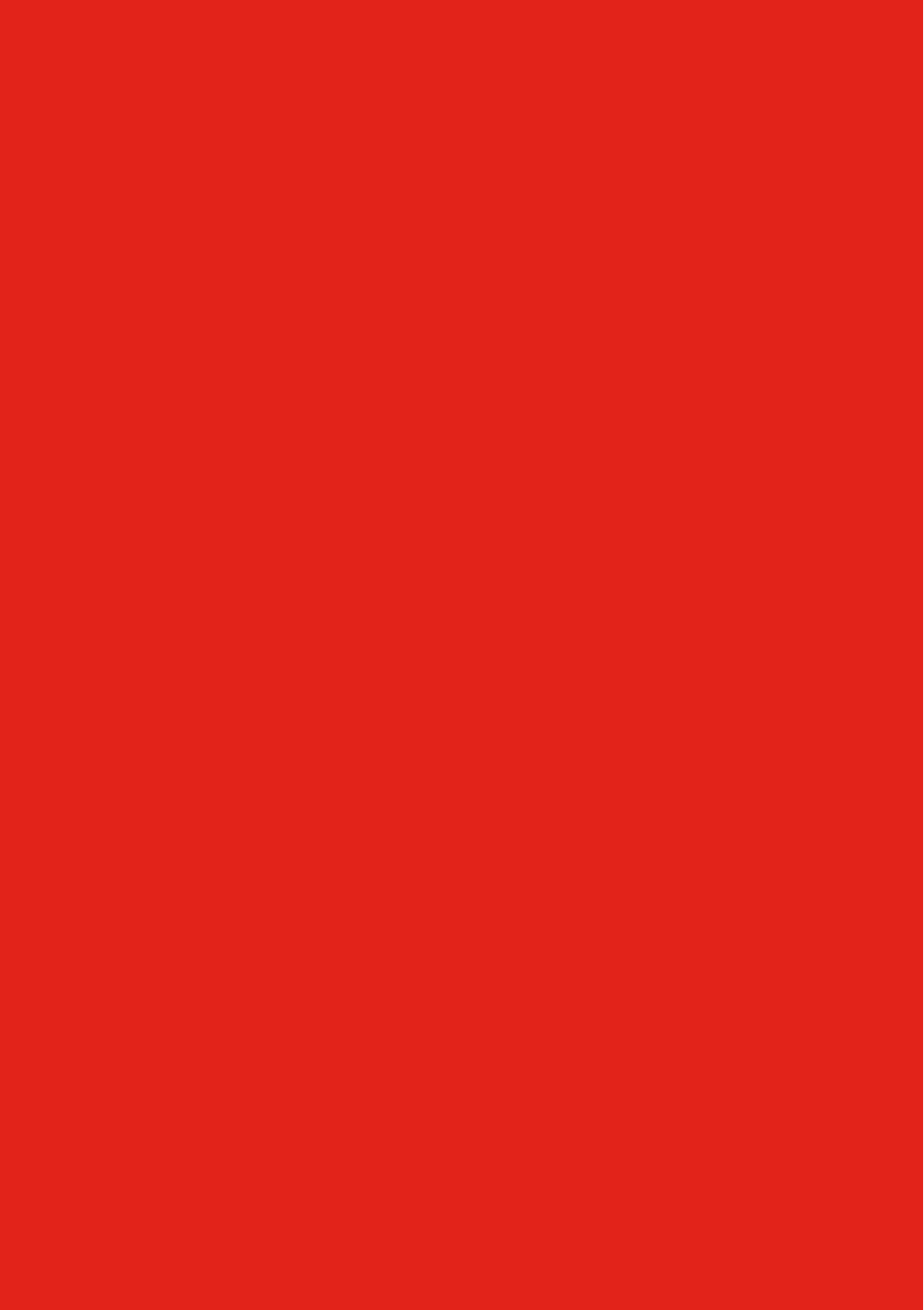#### **Contents**

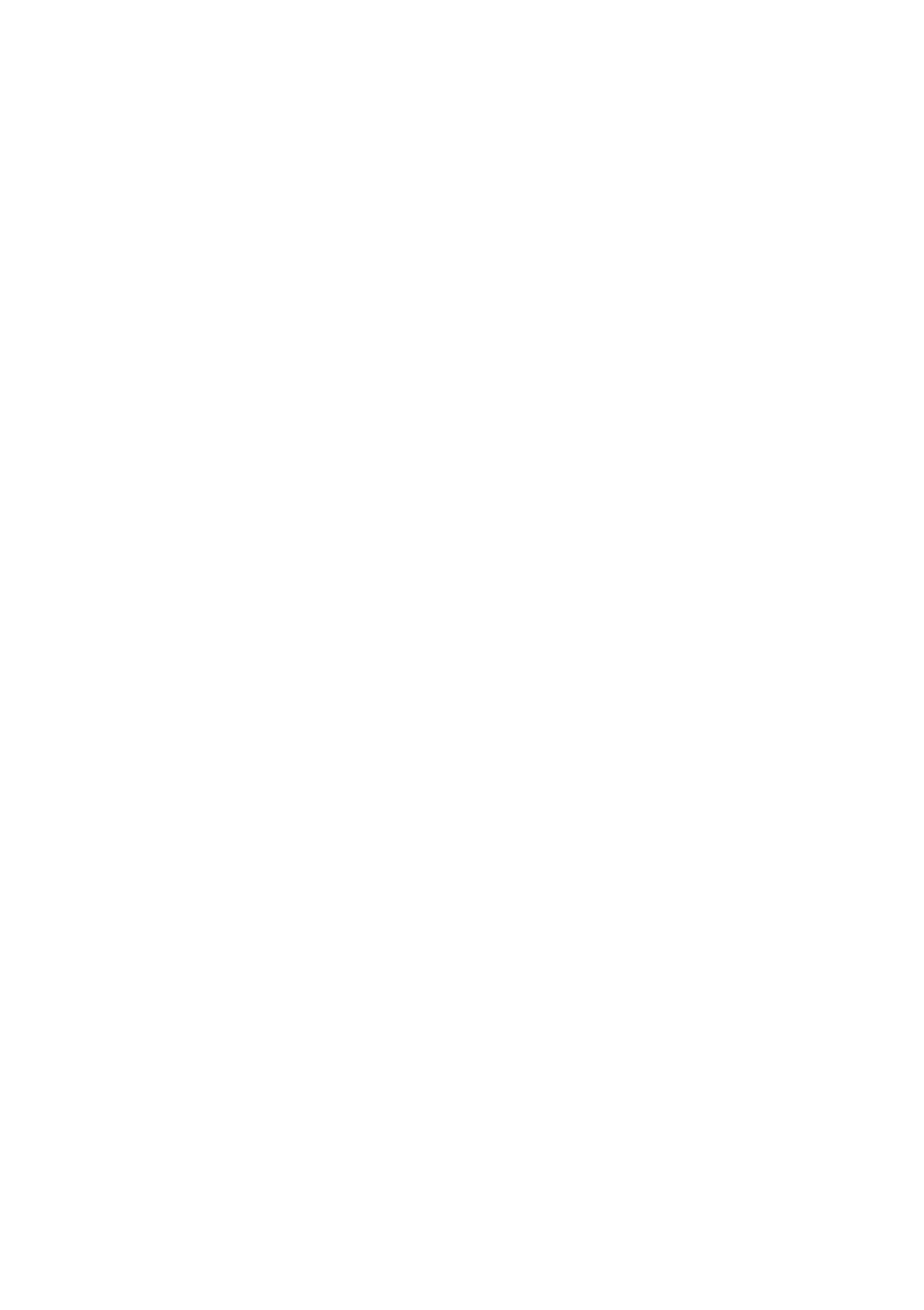#### **A Union for the citizens**

Throughout the second half of 2015, the **Luxembourg Presidency of the Council of the European Union** – committed to the European project as well as to the values and principles of the Union – has opted for an **open approach** by being responsive to citizens, supporting businesses and collaborating with partners and institutions in order to act in the European interest. The Presidency has allowed the Grand Duchy to put some of its essential qualities at the service of the EU: the aptitude to build bridges, the ability to reconcile a variety of different positions and traditions in its role as an **honest broker,** and the willingness to seek compromise. Over the past six months, Luxembourg has worked, in keeping with its traditions and convictions, to **put the European citizen at the heart of the EU's initiatives** and to ensure that all EU policies truly benefit its citizens. Luxembourg has sought to implement its key values – **reliability, dynamism and openness** – in the context of the Presidency and at the service of the EU.

The 12th Luxembourg Presidency of the Council of the EU took place in a particularly difficult context, as the Union saw itself confronted with unprecedented challenges. Especially the spiralling migration crisis and the atrocious terrorist attacks that struck Paris on 13 November have had a significant impact on the work of the Presidency, requiring a responsive and determined approach at the European level.

Since the beginning of summer, the EU has faced unprecedented migratory pressures. Even though the issue of **migration** had already been identified as a priority by the Luxembourg Presidency, the events that followed and the sheer scale of the migration flows demanded exceptional efforts to manage this crisis. In this context, the Luxembourg Presidency called for a comprehensive and horizontal approach, working on emergency measures as well as on the root causes of the phenomenon of migration.

The terrorist attacks in Paris propelled the EU's security concerns to the forefront of the European agenda by illustrating once again the geopolitical instability in several regions adjacent to the European continent. These events, combined with the constant threat of foreign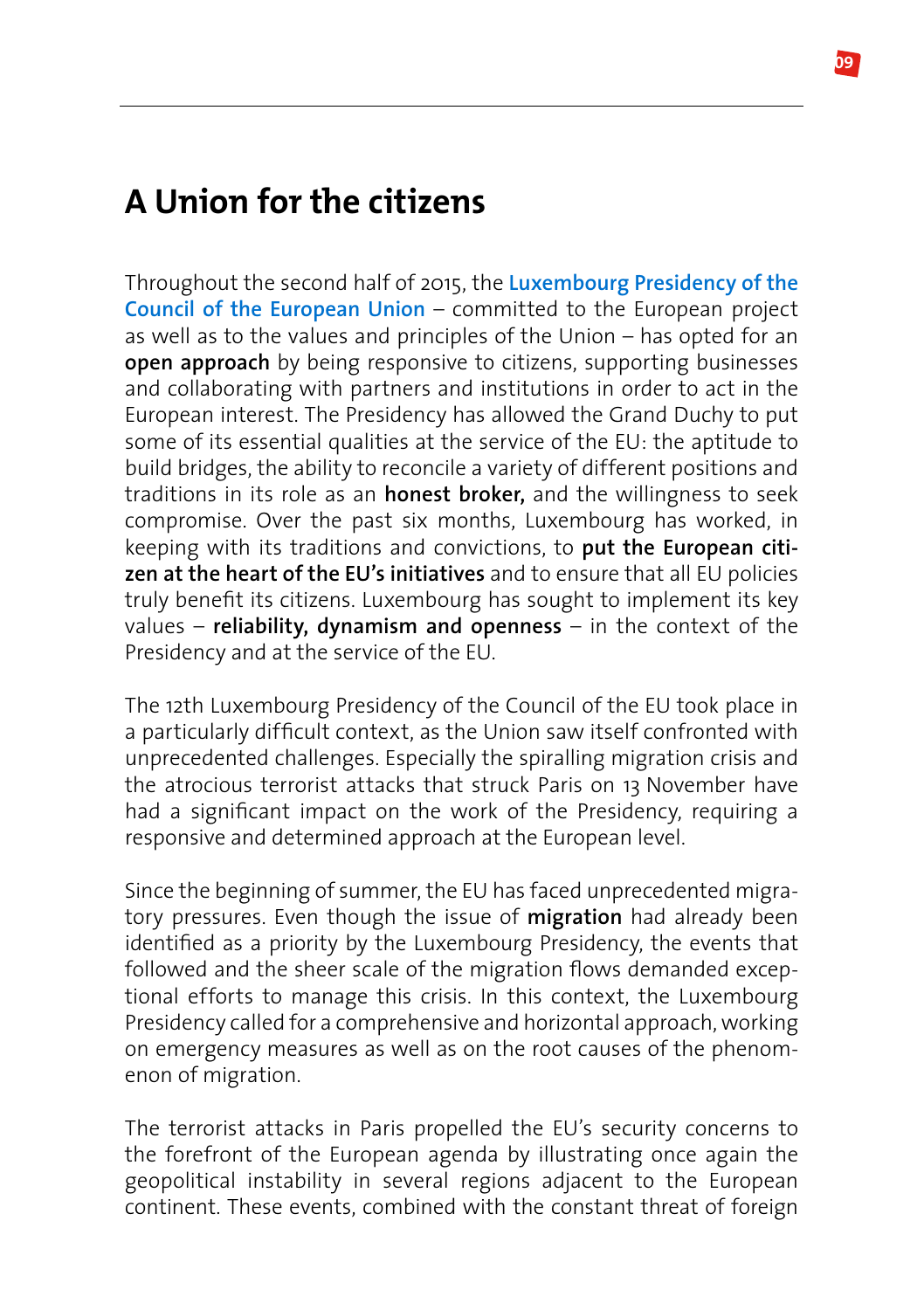terrorist fighters, called for a strong and united response from the EU in the **fight against terrorism.** Hence, the Luxembourg Presidency identified clearly defined priority actions which include: the strengthening of external borders, improving the exchange of information, the systematic use of databases, combatting radicalisation and fostering cooperation with third countries.

In spite of these tragic events and their unprecedented scale, Luxembourg has sought to gain traction in different EU policy areas and **to rigorously pursue** the **implementation of the EU work programme.** 

The Luxembourg Presidency put a particular focus on improving regulation. After three months of intense negotiations with the European Parliament and the European Commission, a **political agreement** was reached on a proposal for an **Interinstitutional Agreement (IIA) on Better Law-making.** Once approved, this agreement will formalise the modalities for an improved interinstitutional cooperation for the coming years and will ensure a level of high quality legislation within the framework of a transparent and efficient legislative process. The Presidency also deepened the interinstitutional dialogue in view of elaborating the annual programme of the Commission for 2016.

The work of the Luxembourg Presidency of the EU Council was organised around **7 key priorities:** 

- Stimulating investment to boost growth and employment
- Deepening the European Union's social dimension
- Managing migration, combining freedom, justice and security
- Revitalising the Single Market by focusing on the digital dimension
- Placing European competitiveness in a global and transparent framework
- Promoting sustainable development
- Strengthening the European Union's presence on the global stage

In each of these areas, the Presidency made tangible progress, further **contributing to the fresh momentum given to the European integration process since last year.**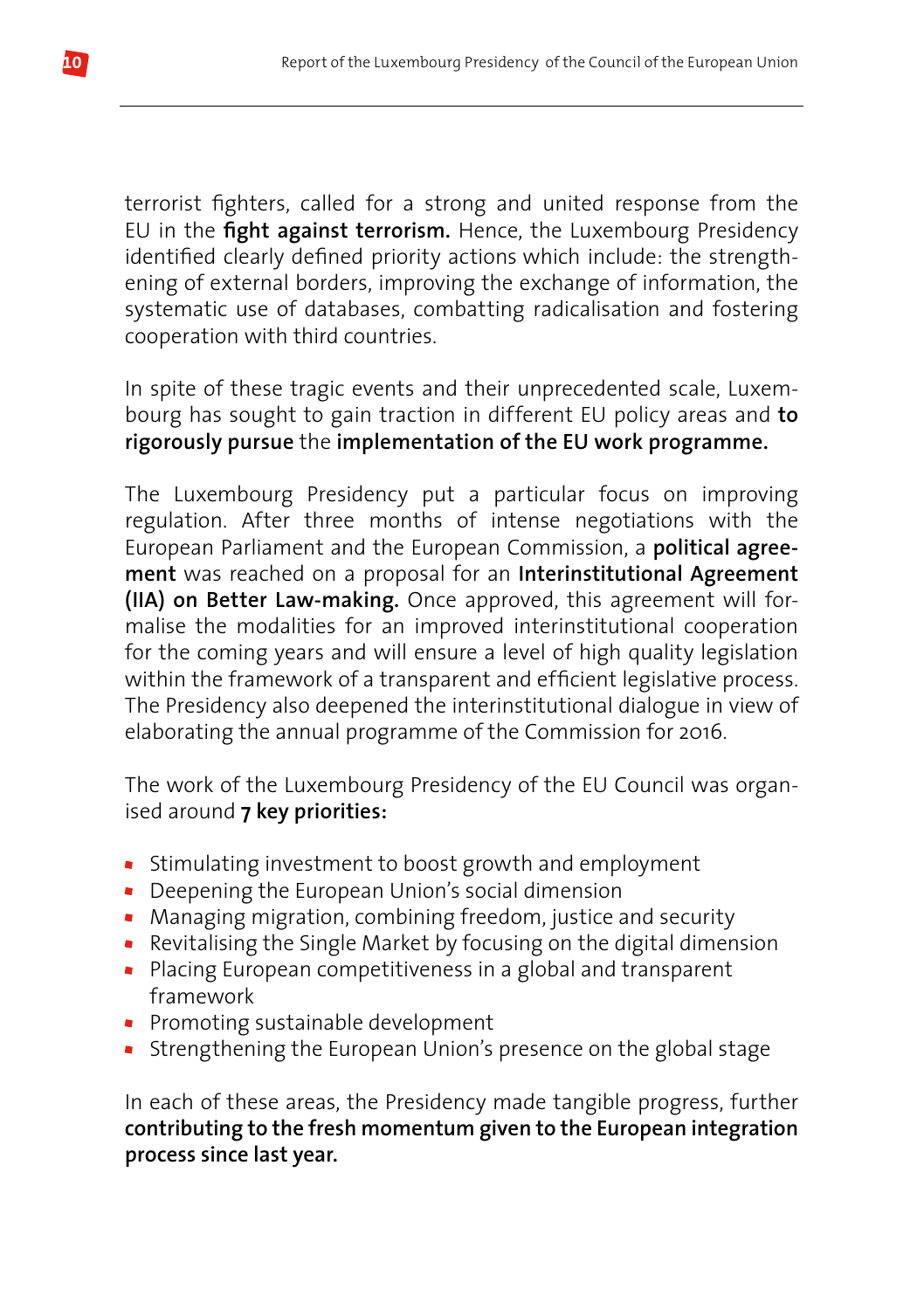#### **1. Stimulating investment to boost growth and employment**

The actions taken by the Luxembourg Presidency to implement this priority fall within the framework of the **Investment Plan for Europe.** Following the adoption of the legal framework for the **European Fund for Strategic Investments (EFSI)** in June, the Presidency focused its work on **enhancing regulatory predictability and removing barriers to investment.**

The ECOFIN Council adopted conclusions on the European Commission's action plan aimed at creating a **Capital Markets Union** within the EU. The Presidency also reached an agreement on a general approach on the proposal relating to **securitisation.** These texts are aimed at reinvigorating securitisation markets in order to broaden financing sources for the real economy. This is a first step towards building a Capital Markets Union that will yield important benefits for the real economy.

Following intensive negotiations on a compromise package put forward by the Luxembourg Presidency, the Council, the European Parliament and the Commission were able to reach an agreement on the proposal for a **Regulation on indices used as benchmarks.** 

The Luxembourg Presidency introduced innovative working methods within the Competitiveness Council in order to promote competitiveness mainstreaming across all EU policy areas and to highlight the added value of European integration. To this end, the Presidency launched the **Competitiveness 'check-up'** aimed at improving the Council's role in monitoring the main developments and issues affecting the real economy and allowing it to take action where necessary. The Council agreed on a package of measures designed to improve the **competitiveness of the European steel sector** and, more generally, to create **favourable framework conditions for energy intensive industries.** Improving the **functioning of the Single Market** and the **overall quality of the regulatory framework** – as well as **taking better account of the needs of small and medium-sized entreprises (SMEs)** – have also been major priorities of the Presidency.

In the field of **space,** the Luxembourg Presidency focused its efforts on the discussions dedicated to the relations between the European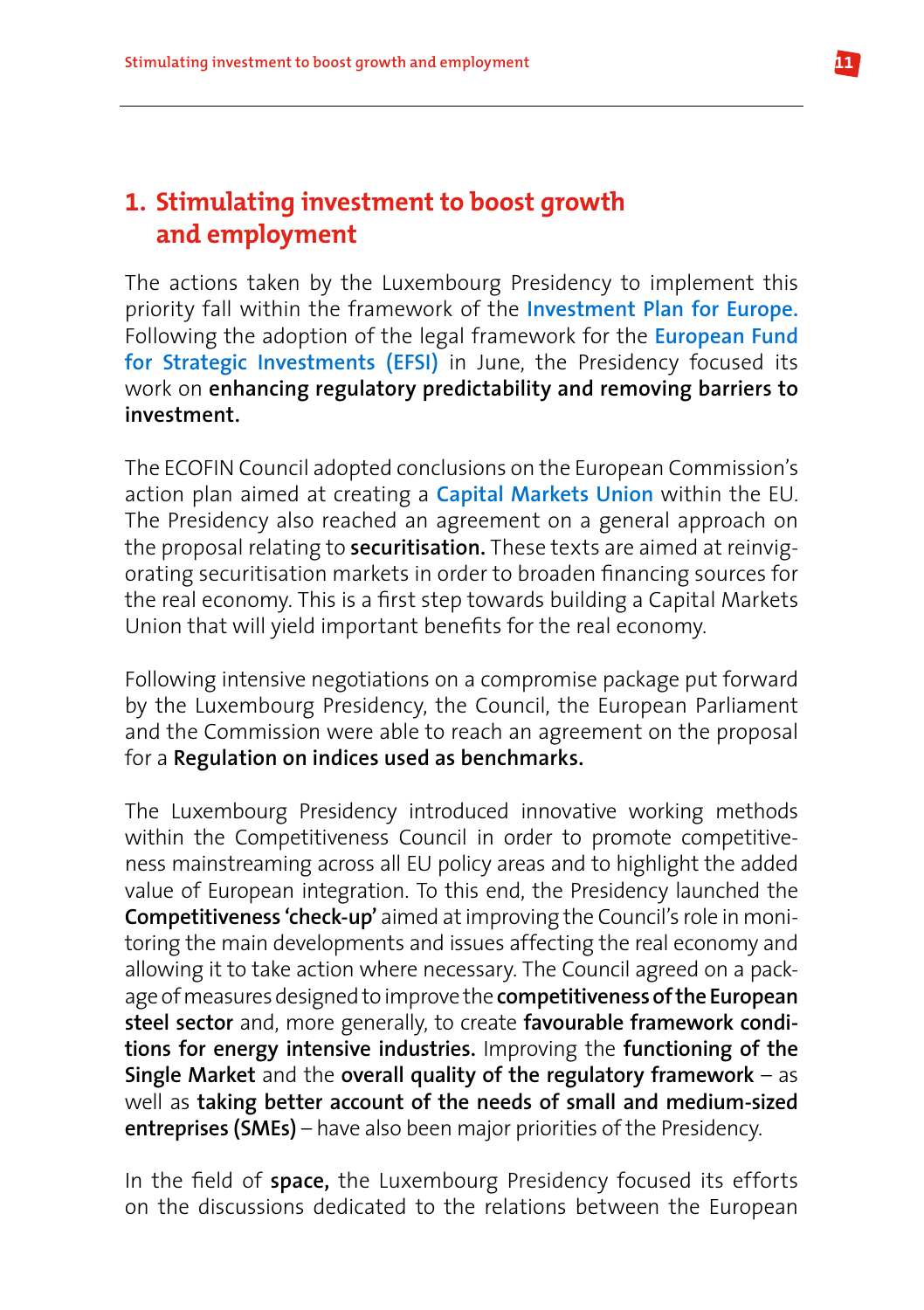Union and the European Space Agency (ESA). Meeting in Luxembourg in November, Ministers for Space Policy of EU and ESA Member States addressed three topics: the evolution of the EU-ESA relations, an institutional launcher market as well as the promotion of the use of space infrastructures and data. The informal meeting, organised under the Luxembourg Presidency in November, constituted an important step to relaunch the dialogue between the two parties. The conclusions clearly highlighted the need to continue discussing issues of common interest at the ministerial level. In its dual role as President of the EU Council and Co-President – together with its Swiss counterpart – of the ESA's Ministerial Council, Luxembourg was actively involved in further strengthening existing relations between the EU and ESA.

With regard to **Research and Innovation (R&I),** the Presidency paved the way for the further **development of the European Research Area (ERA),**  a cornerstone of EU policy in this field. The Competitiveness Council adopted conclusions on **promoting a culture of scientific integrity,** with the objective to encourage a responsible course of conduct in research across the whole research and innovation cycle, from the initial idea to the final product. Another priority of the Presidency in the field of research and innovation was the **promotion of gender equality,** an issue that was addressed at the informal meeting of the Competitiveness Council in Luxembourg and in relation to which Ministers adopted conclusions in December. Last but not least, the Council adopted conclusions on the **ERA advisory structure.**

The EFSI not only aims at reviving investment in strategic projects within the EU, it also seeks to stimulate research and innovation, in particular within SMEs and highly innovative companies. For that reason, the Presidency found it important to have an in-depth discussion on the **'research and innovation aspects of the EFSI'.**

Regarding **economic, social and territorial cohesion,** the work of the Presidency focused on creating conditions favourable to mobilising investment in all EU regions. To that end, the Council adopted three sets of conclusions in November: the **simplification of European Structural and Investment Funds** (ESI funds), **25 years of European Territorial Cooperation** (Interreg), as well as the **contribution of the European Structural and Investment Funds to the shift towards a**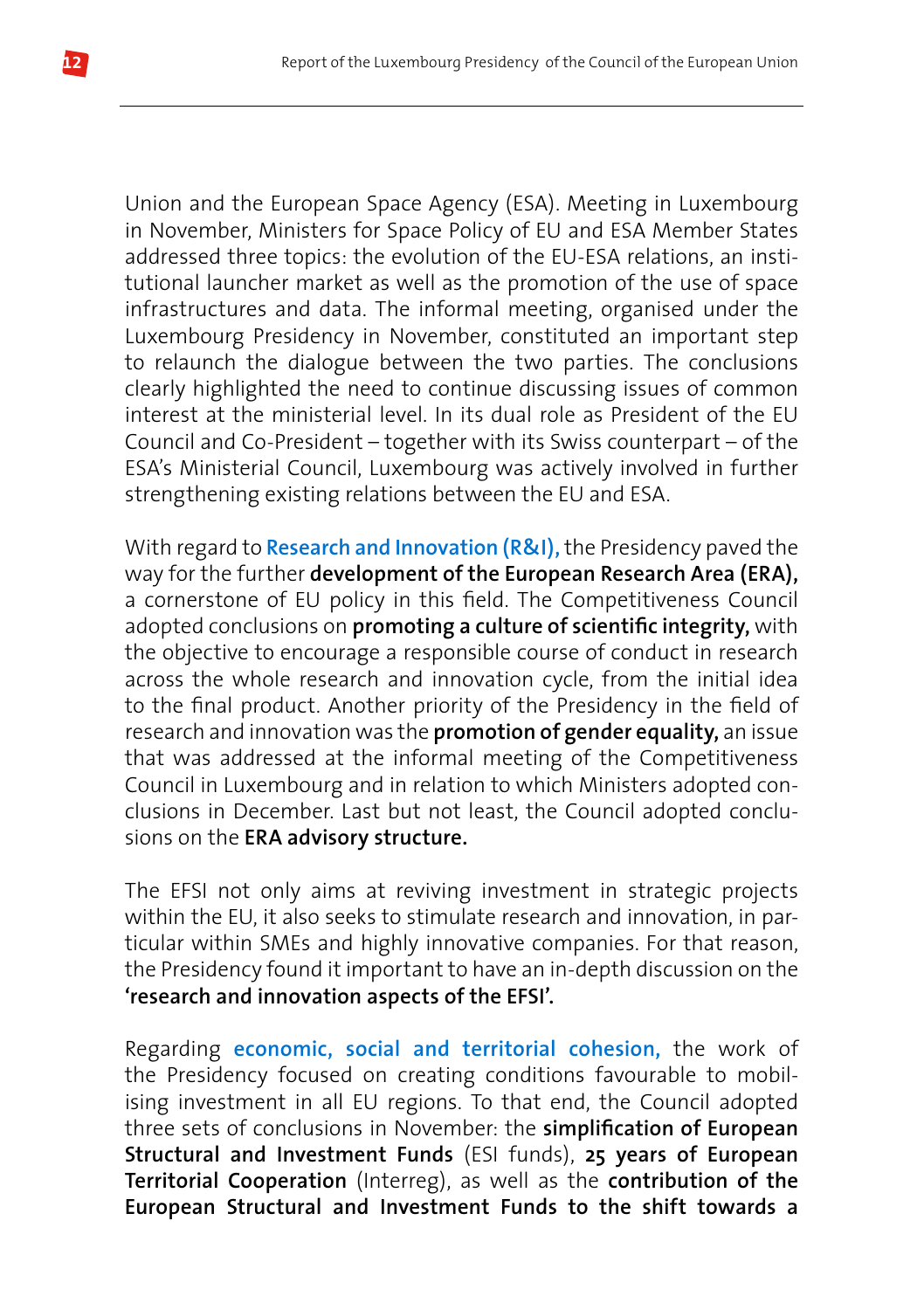**low-carbon economy.** As for the conclusions on territorial cooperation, the Presidency was able to build upon the results of the **Interreg Conference** held in Luxembourg in September.

The Council supported the **simplification of European Structural and Investment Funds** at all levels in order to facilitate access to these funds, in particular for SMEs and small municipalities. The conclusions on the contribution of the ESI funds to the shift towards a low-carbon economy took place in the run-up to the Conference of the Parties (COP21) to the United Nations Framework Convention on Climate Change (UNFCCC).

In order to tackle the financial crisis in Greece, the Euro Summit decided to take specific measures within the Structural Funds area. In October, the Council and the European Parliament adopted a regulation that allowed to advance the payment of a 2 billion euros financial assistance to Greece. This regulation has entered into force mid-October 2015. Moreover, the Presidency negotiated two delegated acts on the reporting of irregularities within European funds and finalised Council Conclusions on two special reports of the European Court of Auditors regarding community funding of treatment plants and financial assistance given to micro-entreprises.

At their informal meeting, Ministers for Territorial Cohesion set out ways to foster territorial cohesion and invited future Presidencies to **review the Territorial Agenda** of the EU from 2018 onwards, on the basis of a longterm territorial perspective. They also stressed the need to develop an **instrument allowing for the application of specific legal provisions for border regions,** in order to improve the implementation of cross-border projects. Moreover, Ministers responsible for urban policy highlighted the **role of small and medium-sized cities** by focusing on the development of cross-border urban networks.

It was also the Luxembourg Presidency's responsibility to lead the **annual budget negotiations,** at the Council level and with the European Parliament, in order to **reach an agreement on the 2016 EU budget** and to provide the Union with the means necessary to attain its objectives and carry through its policies. In November, the Council and European Parliament were able to reach an agreement during a meeting of the Conciliation Committee. For the Presidency, the agreed budget is a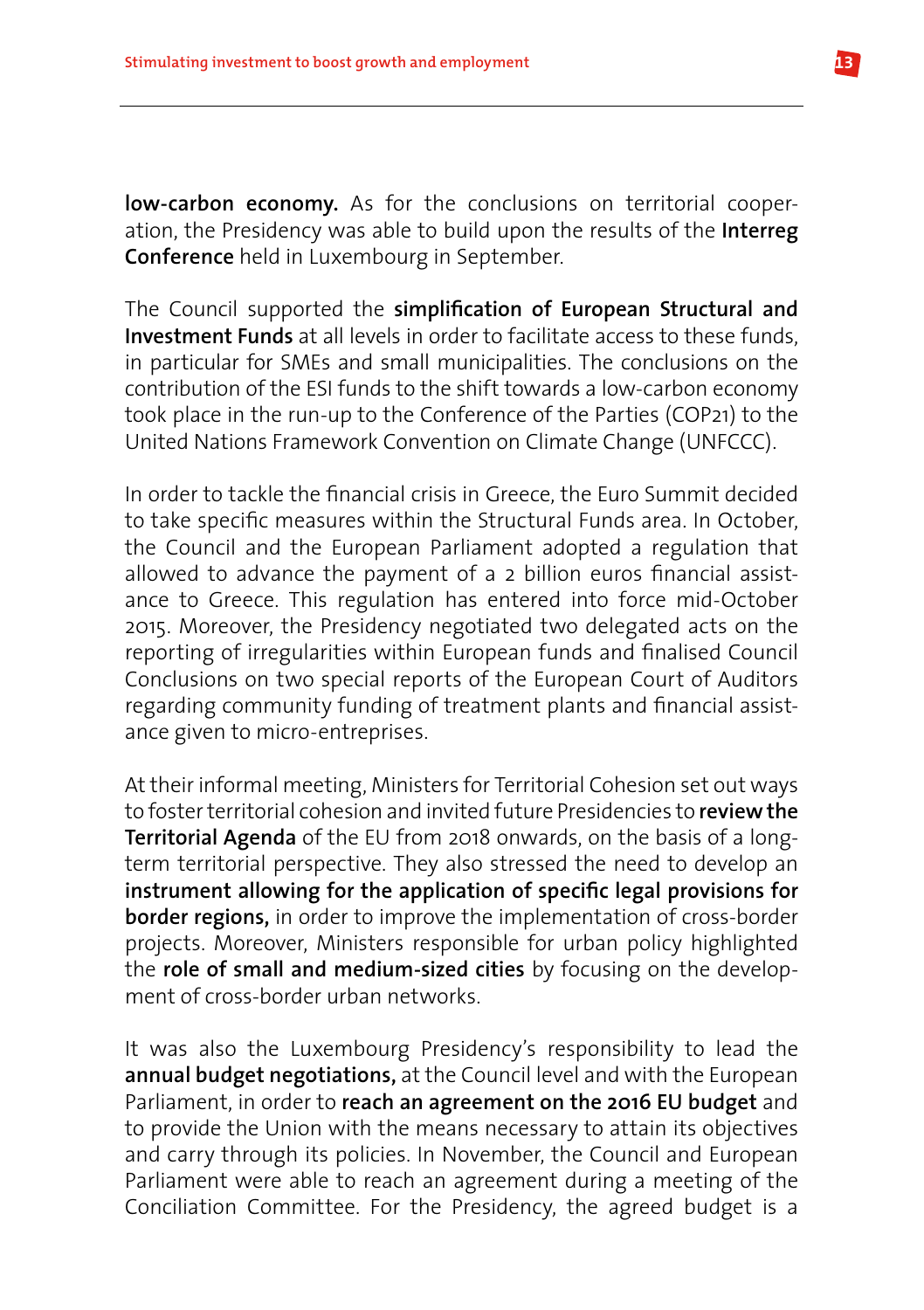**practical expression of solidarity** both within the EU and with third countries. It will provide the EU with the financial means to boost growth and job creation. In addition, the new budget will keep a margin of flexibility to ensure that the EU is able to react to unexpected needs and events. In a particular effort to strengthen the response to the migration crisis, the Council and the Parliament also agreed to earmark more than 2 billion euros in commitments for humanitarian aid, emergency assistance to Member States that are hardest hit and to non-EU Member States receiving refugees.

#### **2. Deepening the European Union's social dimension**

The Luxembourg Presidency strived to deepen the EU's **social dimension** by supporting the European Commission's plans to build a Europe with a **'triple A social rating'** by **relaunching the social dialogue** and by focusing on **social investment and boosting investment in human capital.** 

Several discussions on the social dimension were held within the **Employment, Social Policy, Health and Consumer Affairs (EPSCO) Council.** The 'triple A social rating' was also addressed within the framework of several conferences, as well as during the **Tripartite Social Summit** held in October. Furthermore, the Luxembourg Presidency focused its efforts on strengthening the **social dimension of economic governance within the Union and particularly in the Eurozone.** In that regard, Ministers held an orientation debate on social governance in the EU, based on the Five Presidents' Report on the Economic and Monetary Union (EMU). Ministers also acknowledged the Commission's work in relaunching the social dialogue and adopted a decision on the guidelines for employment policies in the Member States. In addition, the Luxembourg Presidency held for the first time an informal meeting with the Ministers for Employment and Social Affairs of the 19 Eurozone countries. In the light of significant social differences, the meeting provided the opportunity for an exchange of views on the strengthening of the social dimension in the EMU governance.

The EPSCO Council in December adopted **conclusions on social governance in an inclusive Europe** aiming to strengthen the social dimension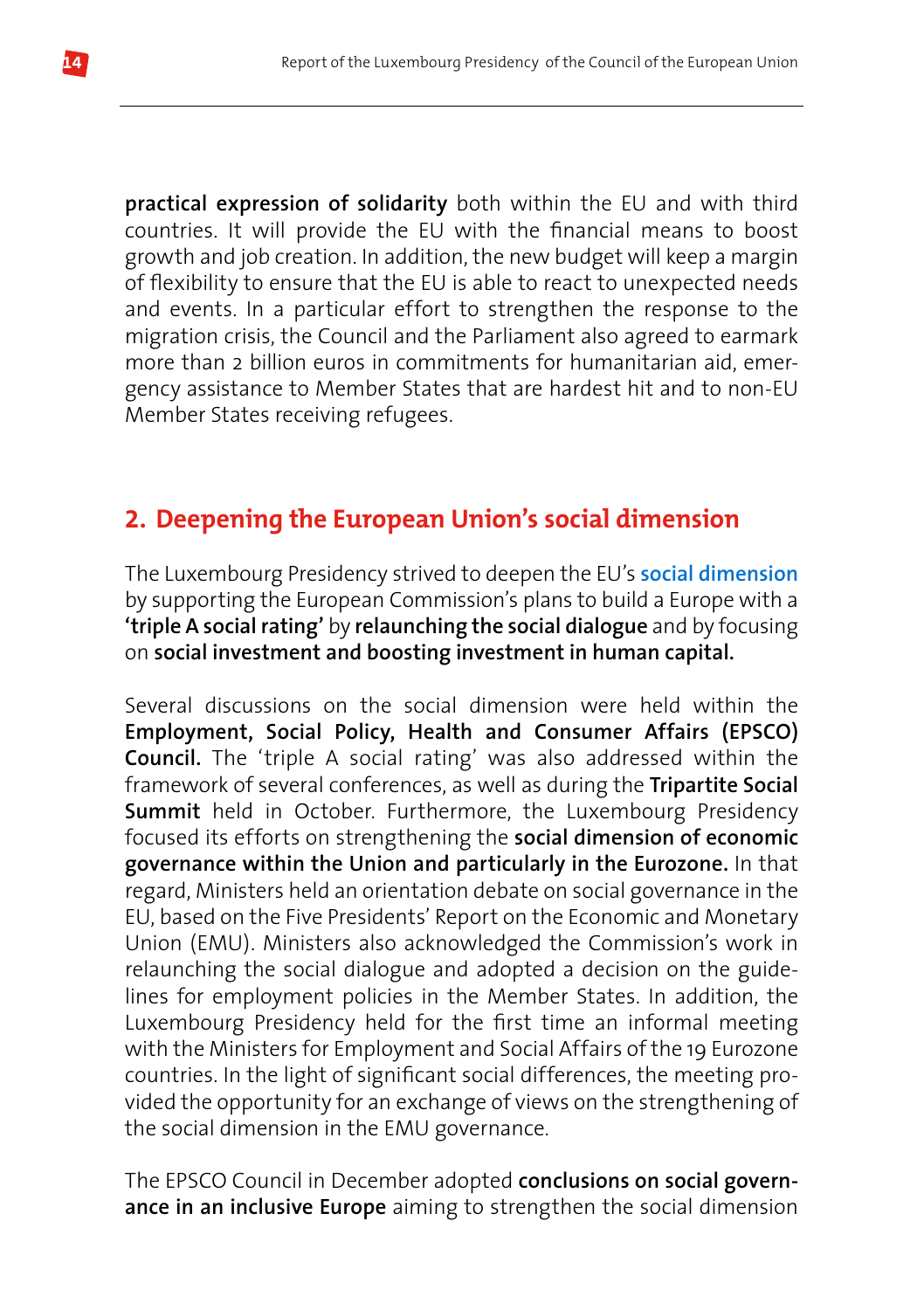of the European Semester so as to ensure a more balanced path towards sustainable and inclusive growth.

Against the backdrop of existing challenges regarding EU employment policy, it is essential to **highlight the links between employment and other policy areas** if the objectives of the **Europe 2020 Strategy** are to be achieved.

In terms of **employment,** the Luxembourg Presidency launched an initiative to foster youth employment in the Maghreb countries during the 11th Mediterranean Economic Rendezvous. This initiative was hailed as 'a first, essential step in tackling the problem of youth unemployment'.

In October, the Council adopted new **guidelines for employment policies,** which drew attention to the important role of social and employment indicators, the role of the Joint Employment Report, as well as the close link between the governance of the European Semester and the framework of the Europe 2020 Strategy and its objectives. During that meeting, the Council also adopted conclusions on a **new Agenda for health and safety at work.** This agenda focuses on new forms of work organisation, on the importance of worker mobility and on decent working conditions. The recommendation regarding the **integration of the long-term unemployed into the labour market** was adopted by the Council in December. During the trilogue negotiations, the Luxembourg Presidency reached an agreement on the creation of a European platform **against undeclared work.** It also reached an agreement on re-establishing the European network of Employment Services (EURES), on workers' access to mobility services and on the further integration of labour markets.

A high level conference held in the Grand Duchy in November considered the impact of the transition to digital technology on employment and working conditions. In that same context, the Luxembourg Presidency considered it important to give a new push to the **social and solidarity economy** by organising a conference in December. Within the context of this conference, job creation, access to finance as part of the global ecosystem and deepening the concept of a more social Europe were discussed. The EPSCO Council in December also adopted conclusions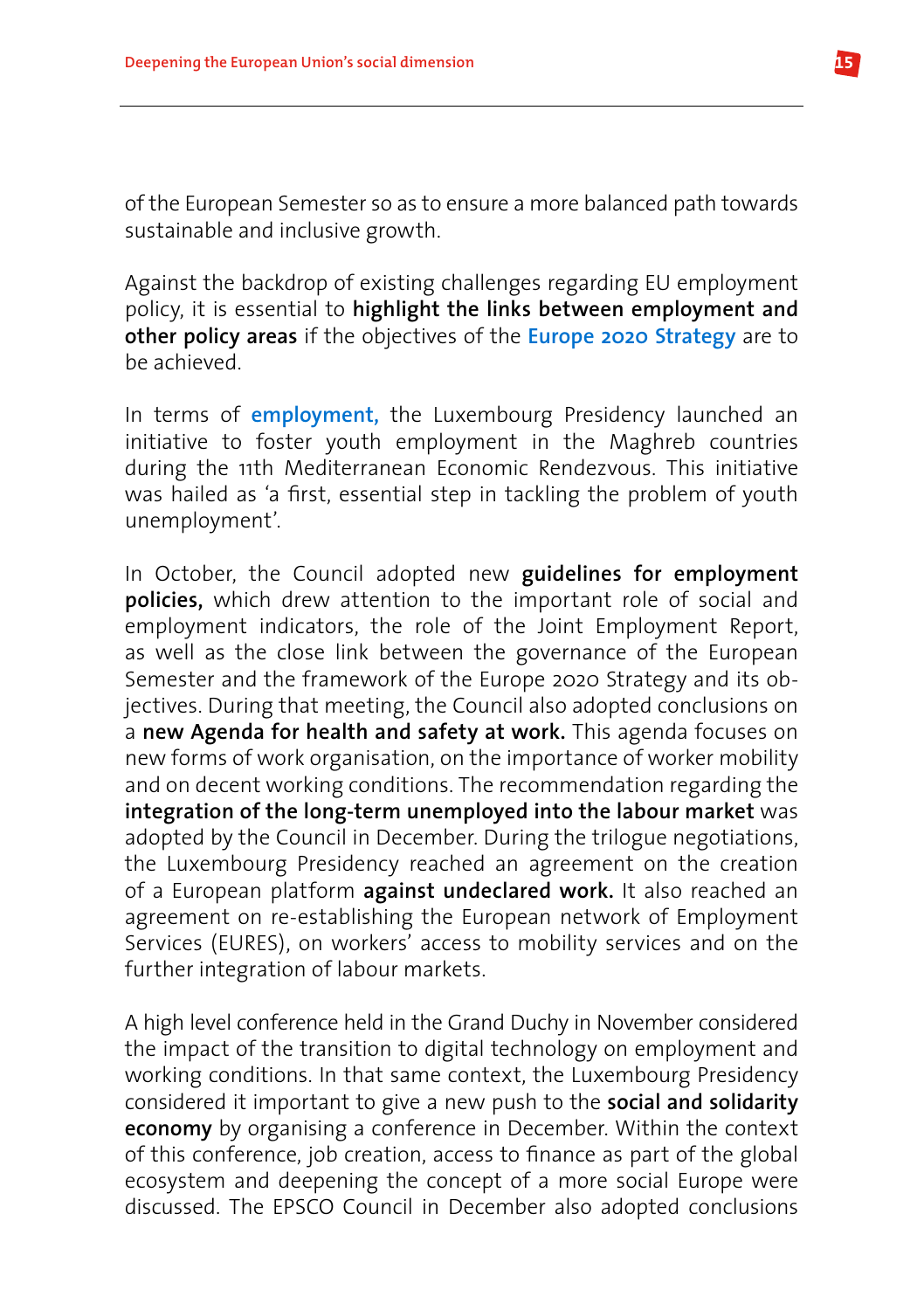on the promotion of the social and solidarity economy as an essential driver of social and economic development in Europe.

As far as the policy on **equal opportunities** for women and men is concerned, the Luxembourg Presidency set ambitious objectives which, on the one hand, related to traditional issues such as increasing the female employment rate and balanced representation of men and women in political and economic decision-making. Equal opportunities in decision-making was a focus of several conferences convened by the Luxembourg Presidency, in addition to the issue being discussed at Council level. On the other hand, the Presidency sought to find new ways to highlight the need to **combine the policy on gender equality with other policy areas.** 

The Luxembourg Presidency supported the promotion of respect for the **principle of non-discrimination.** With regard to Directive 2008/0140 (CNS), Luxembourg endeavoured to make progress on the implementation of the **principle of equal treatment** between persons irrespective of **religion or belief, disability, age or sexual orientation,** an EU priority, at a standstill since 2008. The Presidency also drew attention to questions concerning access to goods and services for disabled persons and the compatibility of these provisions with the United Nations Convention on the Rights of Persons with Disabilities. Delegations welcomed the proposals made by the Presidency as a step into the right direction.

The Luxembourg Presidency also addressed the issue of **public health,**  focusing in particular on patients and innovation. Using a patientfocused approach, Health Ministers in December adopted conclusions to make access to **personalised medicine** a reality in clinical practice. The Council also adopted conclusions improving the care of people living with **dementia** by applying a multisectoral approach.

The informal meeting of Health Ministers in September was devoted to dementia, healthcare for **migrants,** the **cross-border healthcare**  Directive, and the role of health within the **European Semester.**

Regarding **medical devices** in general and *in vitro* **diagnostic medical devices** in particular, the Council adopted a general position on two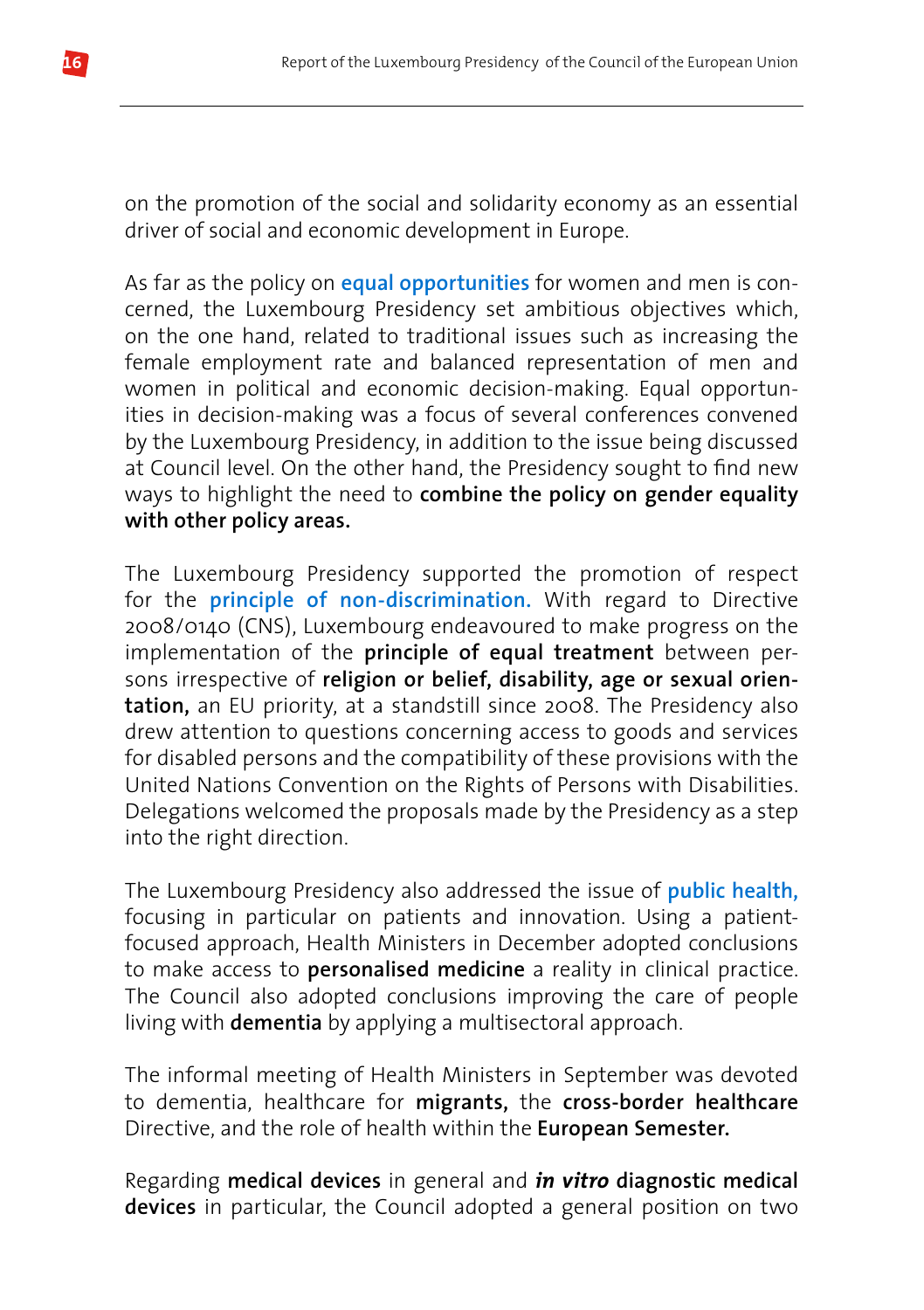draft regulations in October and stepped up its efforts to reach a political agreement in the context of the trilogue negotiations with the European Parliament.

A further priority concerned the safety of European citizens in the event of a **nuclear emergency,** in relation to which the Council adopted conclusions emphasizing the importance of coordinating protective measures between Member States.

As far as **food security** is concerned, the Council approved the **Novel Foods Regulation,** which facilitates the placing on the EU market of novel foods, while at the same time maintaining a high level of protection of human health. Furthermore, the Council adopted in October a general position on **official controls** along the food chain.

In the area of **sport,** the Luxembourg Presidency sought to **promote motor, physical and sporting activities for children** to encourage them to lead an active life from an early age. The Council adopted conclusions calling on Member States to develop crosscutting strategies that involve all relevant sectors. The Council also adopted conclusions aimed at improving and strengthening the representation of EU Member States within the World Anti-Doping Agency (WADA). Lastly, the Presidency organised several international conferences on motor activity, including on the contribution of sport to growth, wealth and employment, and on the promotion of dual careers for athletes.

The Luxembourg Presidency promoted the **inclusion of all children and young people in high quality education.** A particular focus was put on the reduction of school dropout rates, the respect for diversity and multilingualism in early childhood education as well as on inclusive education. The Council adopted in November the **joint report 2015 on the implementation of the strategic framework on European cooperation in the area of education and development.**

With regard to **young people,** it was in the context of the Luxembourg Presidency that the Council adopted, in November, the 2015 Joint Report on Youth on the implementation of the renewed framework for European cooperation in the youth field (2010-2018). The Council also adopted a resolution to improve political participation in the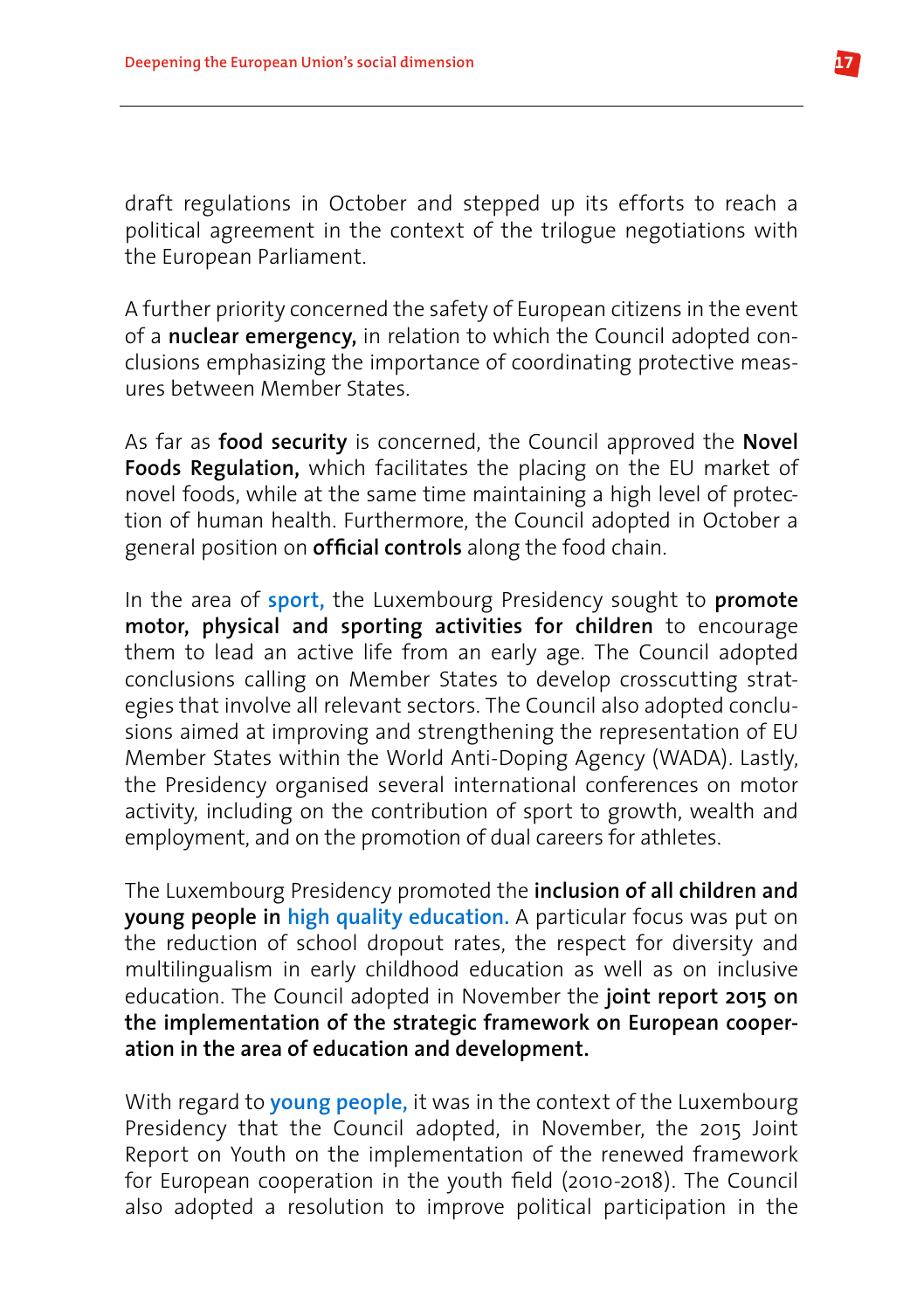democratic process in Europe. Lastly, in September the Grand Duchy hosted the European Youth Conference aimed at empowering young people to participate in the European democratic process.

In terms of **culture,** the Luxembourg Presidency welcomed the Council decision to highlight the **cross-cutting role of culture in EU external action.** It adopted conclusions on culture in EU external relations, with a focus on culture in development cooperation, which call for a strategic approach and the establishment of an **informal working group** to further reflect on the coherence between culture and development cooperation. The Council also decided to amend its Work Plan 2015-2018 in order to create an expert group that will take stock of best practices, as regards the **integration of migrants and refugees** in our societies through culture and the arts. Furthermore, the Council outlined ways to fight against the destruction and illicit trafficking of cultural heritage in conflict areas.

#### **3. Managing migration, combining freedom, justice and security**

The Luxembourg Presidency took office in a context of a massive influx of migrants. From the beginning, the Luxembourg Presidency adopted a holistic approach, focusing on measures to be taken outside the European Union, at its external borders and within its own territory, thus implementing the **European Agenda on Migration** and the European Council of June.

To guarantee the **reception of persons in need of international protection,** decisions to **relocate** 160,000 people and conclusions by representatives of the Governments of the Member States to **resettle** 22,504 people were adopted by the Justice and Home Affairs (JHA) Council in July and September respectively. In October, the Council agreed to earmark additional financial aid of 455.70 million euros in the 2015 EU budget in order to respond to the migratory crisis, thereby following up on the commitments made by the European Council on 23 September 2015. This envelope has funded, inter alia, the creation of 120 new positions within the relevant EU agencies, namely Frontex, the European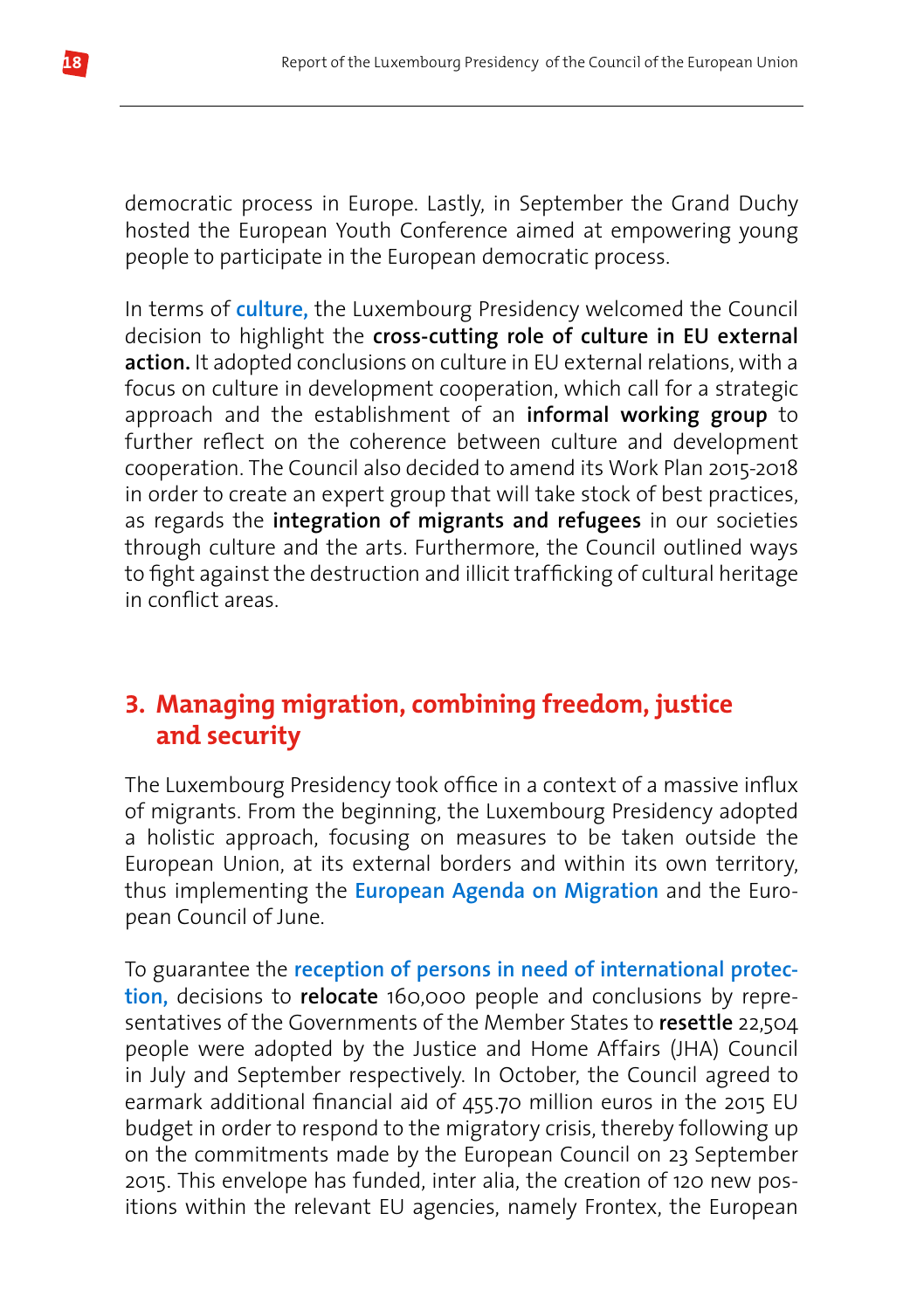Asylum Support Office and Europol. It should also be noted that Member States reiterated their commitment to reinforce the joint operations Triton and Poseidon, carried out under the aegis of Frontex. On the matter of **human trafficking and smuggling,** the Council proceeded to the second phase of the naval operation EUNAVFOR MED SOPHIA.

In October, the Council adopted conclusions on a **new return and readmission policy,** focusing on its operationalisation and providing a precise overview of the work to be carried out. The Council also discussed the **future of the EU's external borders management,** and particularly the need to strengthen collective responsibility.

The **High-level Conference on the Eastern Mediterranean-Western Balkans Route** in Luxembourg that brought together EU Member States, associated countries as well as the Western Balkan countries, Turkey, Lebanon and Jordan, led to an agreement on better cooperation between all countries concerned and on supporting the efforts of countries most directly affected by the migratory crisis. The Valletta Summit on 11 and 12 November, allowed for progress to be made on the **EU-Africa dialogue** on migration. In a spirit of constructive cooperation it was possible to strike a good balance between development policies, legal migration and an effective return and readmission policy. On 29 November 2015, the EU held a meeting with representatives from Turkey. This meeting marked an important step in the development of **EU-Turkey relations** through the adoption of a joint statement and the activation of a joint action plan.

The JHA Council in November adopted conclusions on the acceleration of the ongoing relocation process, the strengthening of the EU's external borders, the fight against human trafficking and smuggling as well as on return and readmission. The Council also expressed support for the Presidency's decision to **activate the Integrated Political Crisis Response arrangements (IPCR).** At the December JHA Council, Member States discussed the actions necessary to strengthen the Schengen area against the backdrop of Member States temporarily reintroducing controls at their intra-EU borders.

In December, the JHA Council endorsed the political agreement reached on the **'Researchers and Students' Directive,** constituting an investment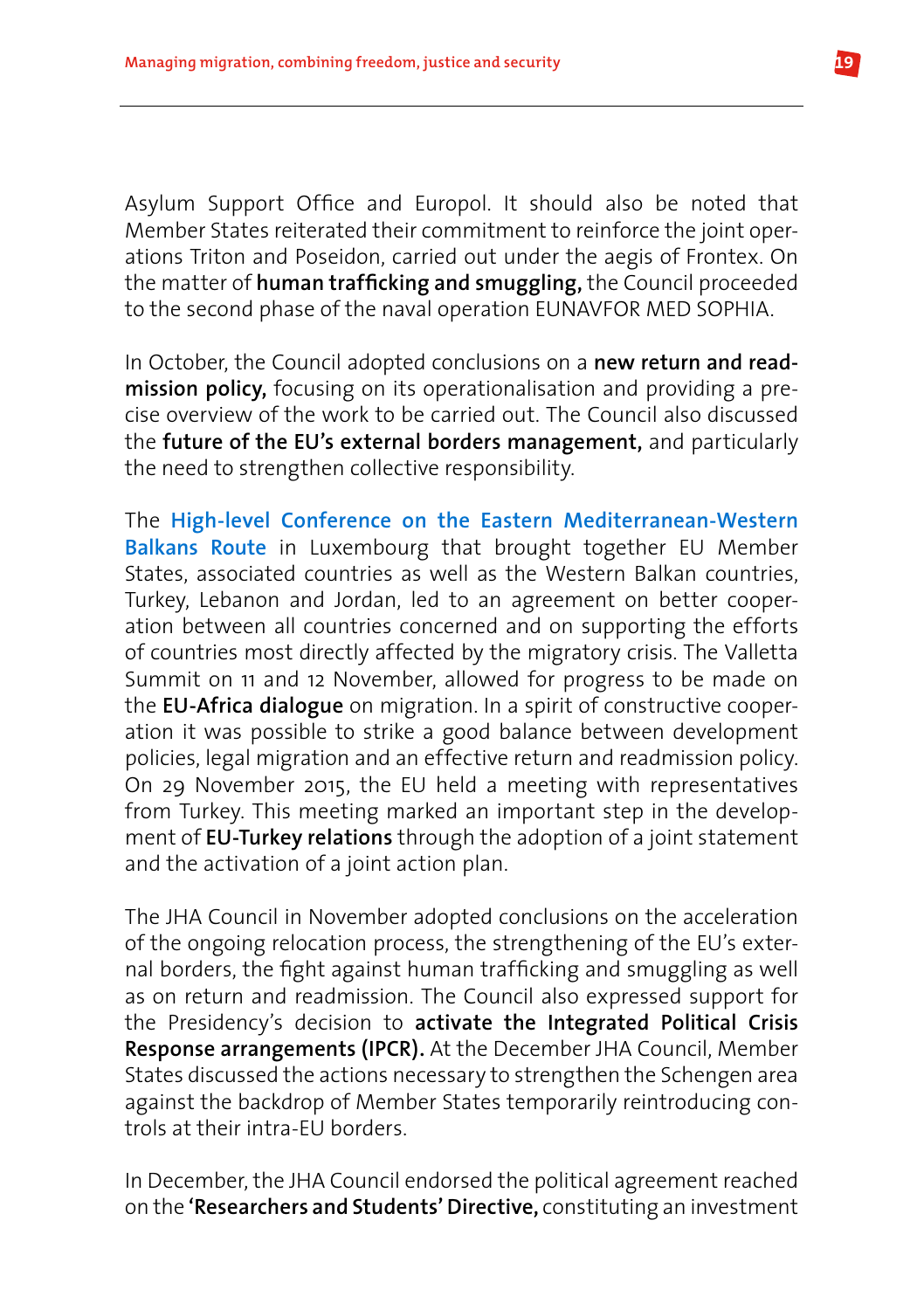in the future by making the EU more accessible and attracting more young talent to Europe.

The recent terrorist attacks in Europe and the constant threat of foreign terrorist fighters have called for a **strong and united response from the EU** in the **fight against terrorism.** With regard to the external aspects of the fight against terrorism, the first targeted and in-depth political dialogue on security and the fight against terrorism with one of the priority third countries was held under the Luxembourg Presidency. Security and counter-terrorism experts were deployed in a number of leading EU delegations, to further contribute to European efforts in the fight against terrorism by strengthening their capacities, and ensuring a more effective liaison with the local competent authorities.

Ministers for Home Affairs adopted in October conclusions that aim at strengthening the means to fight against illicit trafficking of firearms, calling inter alia for a definition of common minimum standards for the deactivation of firearms as well as for improving the exchange of information via specific databases and strengthening the fight against illegal trafficking using the Internet, including the 'darknet'. The European Commission was invited to present a proposal for recasting the 'Firearms' Directive by early 2016 at the latest.

The Luxembourg Presidency put a particular emphasis on five priorities including the operationalisation of common risk indicators in the light of strengthening **external border controls,** improving the **exchange of information** at the European and international level, the systematic input and consultation of existing databases, the strengthening of capacities in the fight against **radicalisation** and against the promotion of extremist online content, and finally, cooperation with third countries in the field of counter-terrorism.

Following the atrocious attacks in Paris on 13 November, the Luxembourg Presidency convened an extraordinary JHA Council meeting in order to formulate a common and resolute EU response to terrorism. Ministers stressed the need to establish an effective **European passenger name record (PNR)** and to reinforce efforts in relation to the implementation of the measures set out in the joint statement of Heads of State or Government of 12 February 2015.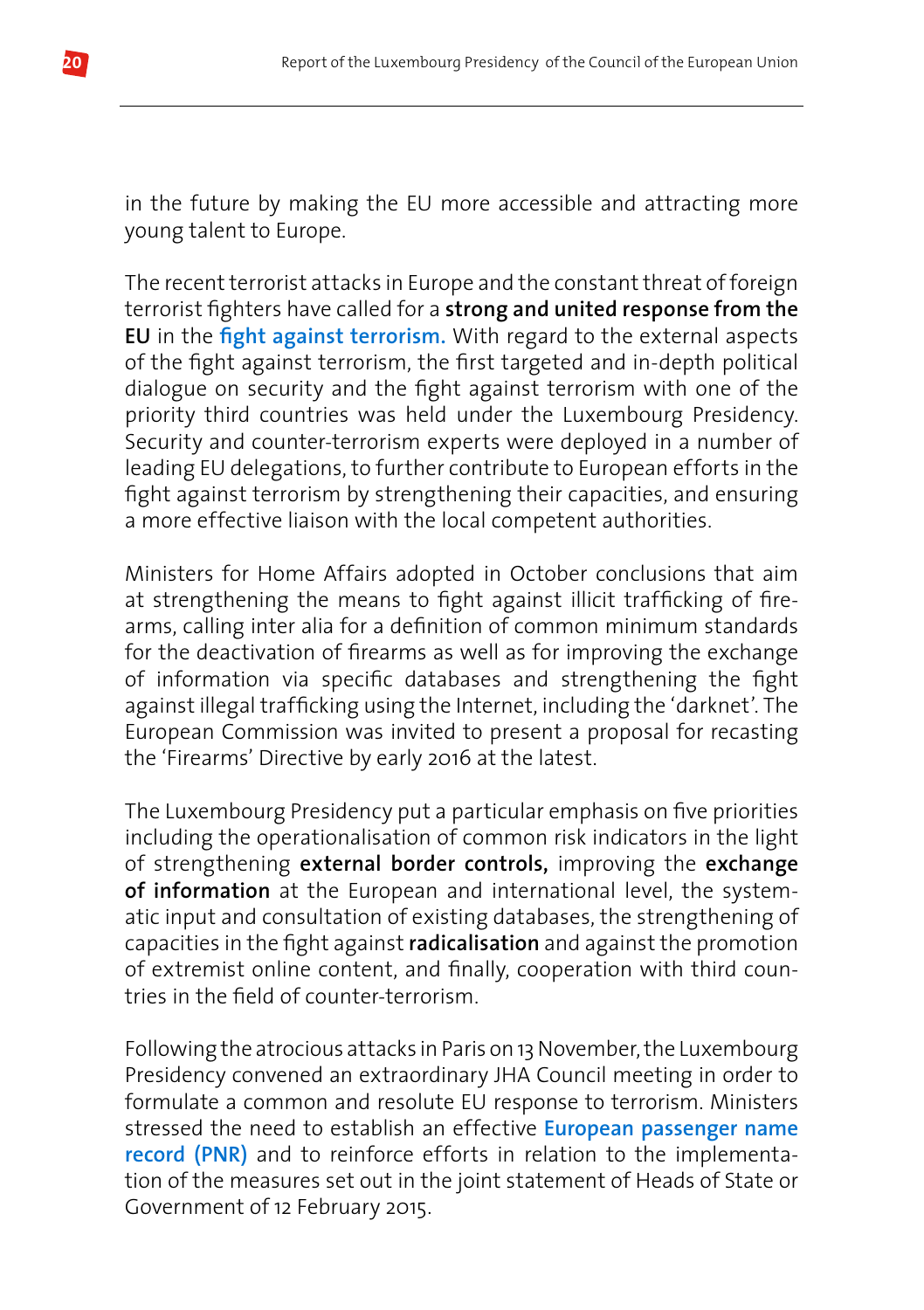The Luxembourg Presidency managed to negotiate a compromise text regarding the European PNR, which respects the principles of data protection while responding to the operational needs of the competent services. A political agreement was reached by the Council in December. Before being formally approved by the Council, the agreement will be presented at the plenary session of the European Parliament at the beginning of 2016.

The implementation of the European Union **Internal Security Strategy**  for the period 2015-2020 led to a detailed work programme that lays down the foundations for the working groups' future work programming. The Luxembourg Presidency duly involved the upcoming Presidency trio in this exercise who agreed to use the model designed by the Luxembourg Presidency in the planning of their programmes for the next 18 months.

In December, a political agreement was also reached on the proposal for the **European Union Agency for Law Enforcement Cooperation**  and Training (Europol). This text will provide the agency with a solid legal basis, enabling it to maximise its potential at the service of the Member States, with due regard for the competences of the relevant stakeholders.

Particular attention was paid to the creation of a **European Public Prosecutor's Office,** the flagship project in the field of judicial cooperation in criminal matters. Work has continued at a steady pace, culminating in a broad agreement within the Council regarding Articles 17 to 35, which deal with the Office's day-to-day working practices. Ministers for Justice initiated discussions on the potential inclusion of serious VAT fraud in the revised legislation relating to the **protection of the EU's financial interests.** 

For the Luxembourg Presidency, the package of **procedural safeguards in criminal matters** constitutes an important step in the construction of the common European judicial area. The Presidency welcomed the agreement with the European Parliament on the Directive strengthening the presumption of innocence, which will set common minimum standards and ensure the respect of the basic right to a fair trial throughout the EU. Furthermore, an agreement with the European Parliament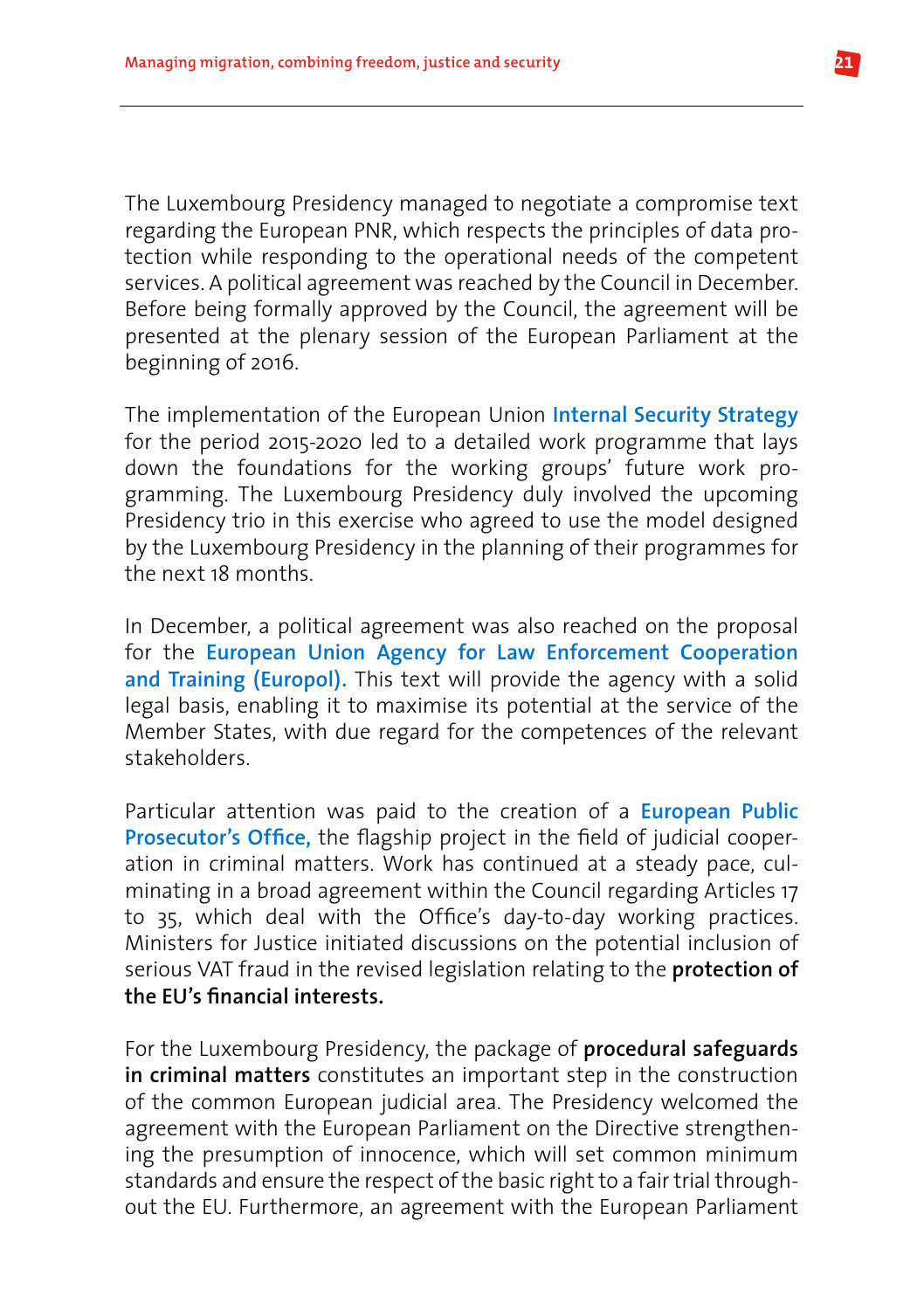on the proposal for a Directive on procedural safeguards for minors in criminal proceedings was reached.

Judicial cooperation in the area of **family law** is a field of action in which European legislation has a tangible impact on the daily lives of citizens. The compromise texts tabled by the Presidency regarding matrimonial regimes and property consequences of registered partnerships were welcomed by a large majority of Member States. While the required unanimity could not be reached, some delegations expressed their wish to enter into an enhanced cooperation regarding those two instruments.

The Presidency and the European Parliament reached a political agreement to **simplify the circulation of certain public documents,** thus facilitating the exercise of European citizens' fundamental freedoms.

The Court of Justice's judgement of 6 October 2015 invalidating the Commission's decision on the adequate level of **protection of personal data** transferred to third parties, emphasised the need to strengthen existing European legislation. The Presidency made great efforts on the **data protection reform package,** which allowed for a political agreement between the Council and the European Parliament on the two instruments of this reform. This new, ambitious regulatory framework is composed of a regulation defining the general framework applicable to the treatment of personal data and a directive putting in place rules for judicial authorities and police forces. The Luxembourg Presidency also launched a debate at ministerial level to identify potential avenues concerning the retention of electronic communication data.

Luxembourg organised the first political dialogue among Member States to promote and safeguard **the rule of law** in the European Union. Member States exchanged best practices and discussed the challenges encountered at national level in the field of rule of law, as well as potential ways to tackle them. They also discussed the rule of law in the age of digitalisation. This first exchange helped to better identify the areas where additional efforts at national and European level could be useful.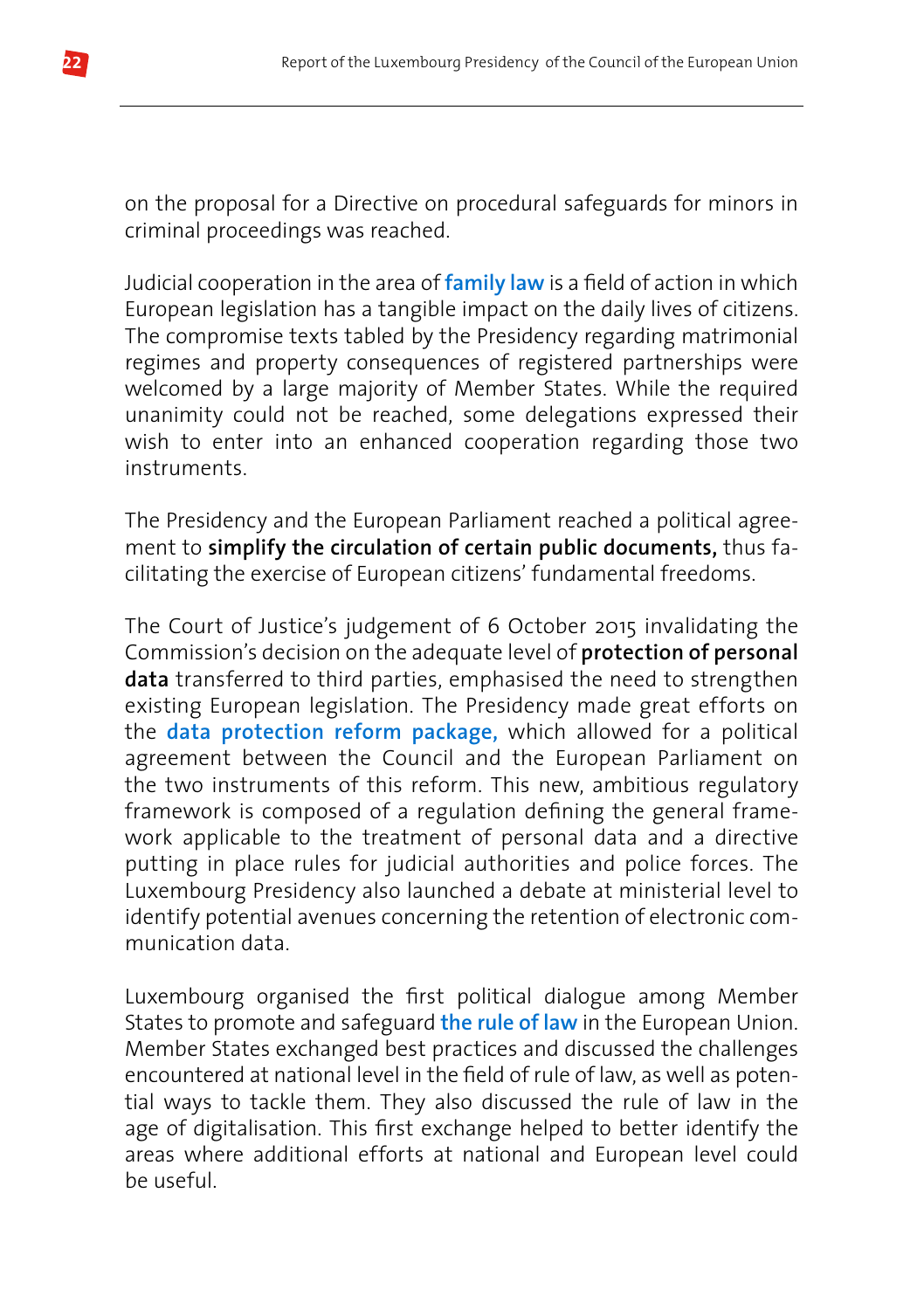As far as the proposed **reform of the Court of Justice of the European Union** is concerned, the Luxembourg Presidency reached an agreement during a quadrilogue, which paves the way for increasing the number of judges in the General Court of the European Union to 56 in three stages between now and 2019. This reform will provide the General Court with the necessary means to cope with the steady increase in its workload, to reduce the length of proceedings and, consequently, to better respect the time-limits set to give a ruling.

#### **4. Revitalising the single market by focusing on the digital dimension**

The Luxembourg Presidency set itself the objective of facilitating job creation and generating economic growth through a more in-depth and well functioning single market, that accounts for the transversal nature of digital technology as well as the need to find sustainable energy and transport solutions. For that purpose, the Presidency committed itself to supporting and launching several initiatives to realise the EU's digital potential.

The establishment of a true **digital single market** was a priority of the Luxembourg Presidency and also the focus of the 2015 edition of the **'European Data Forum'.** The conference held in the Grand Duchy brought together industry professionals, researchers and public authorities to address the challenges relating to **'Big Data'** and the data economy. The forum sought, in particular, to respond to the question of how to use data integration in a real digital single market.

The Luxembourg Presidency continued the assessment of the **'Digital Single Market Strategy'** and started work on the **'Single Market Strategy'** published in October 2015. It promoted a regulatory approach with the objective to reduce the administrative burden on companies, to facilitate market access for consumers and to ensure maximum legal certainty. In order to prevent companies from having to comply with the complexities of 28 different national legislations, the Presidency called for increased **mutual recognition, coupled with targeted harmonisation.**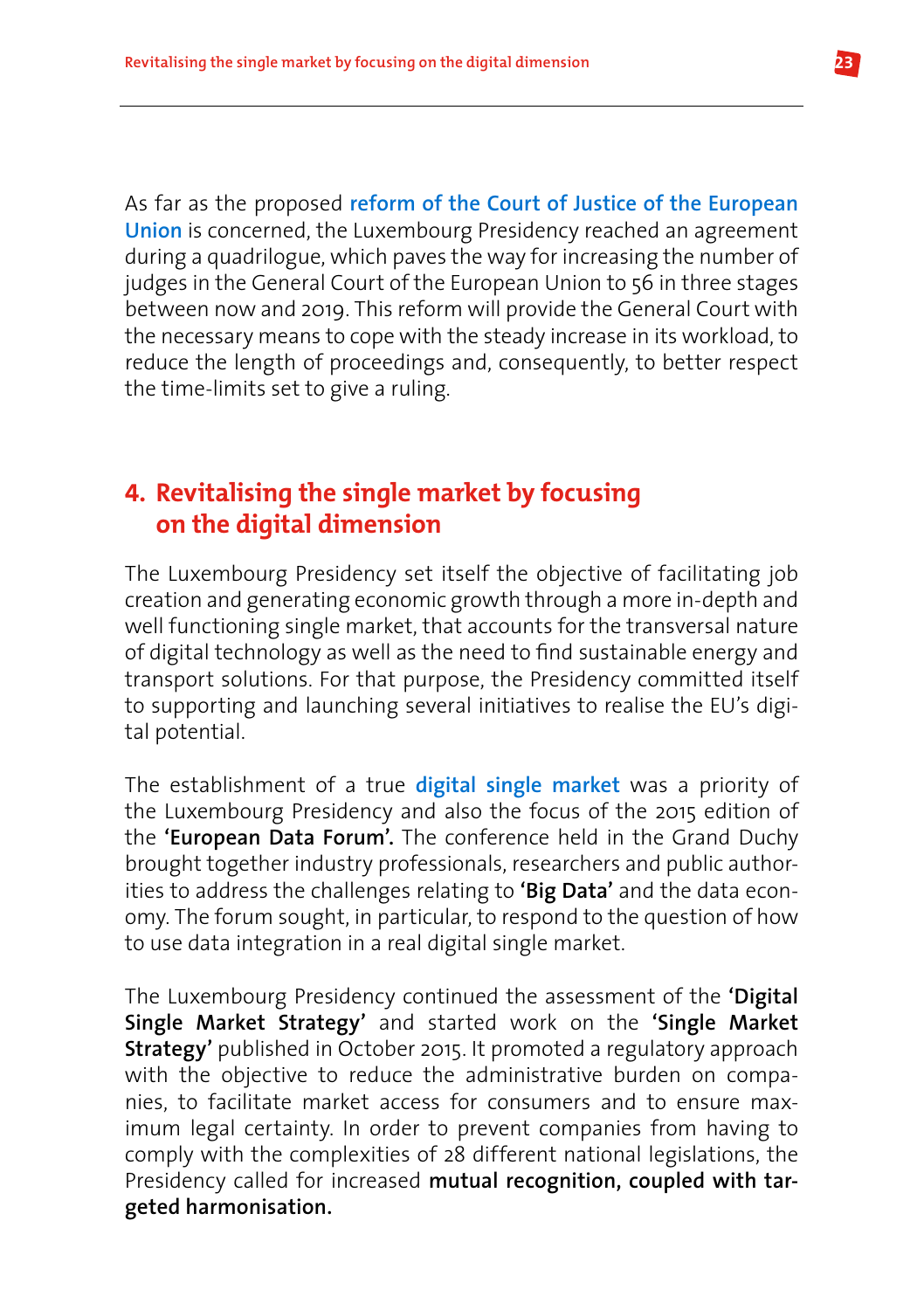The Council also approved new rules on **roaming charges** and on **open Internet.** As a result, roaming charges within the EU are to end by 15 June 2017.

The Presidency decided to renew an EU programme to facilitate interaction between public administrations, citizens and companies with regard to technical interoperability arrangements and paved the way for the adoption of Council conclusions in the light of the World Radiocommunication Conference (WRC-15). In December, the Luxembourg Presidency also reached an informal agreement with the European Parliament on the Directive on network and information security **(NIS)** in the EU.

Luxembourg focused on **harmonisation and mutual recognition** of different regulatory and non-regulatory instruments in order to **reduce those burdens** and to **ensure maximum legal certainty** for companies.

In the context of Luxembourg's efforts to **remove barriers to cross-border trade** and with the objective to protect consumers, the Presidency and the European Parliament approved an interinstitutional agreement on three proposals strengthening product safety with regard to personal protective clothing, gas appliances and cableways. European consumers will thus be protected by the equipment they use, irrespective of where that equipment was manufactured.

During the **2015 SME Assembly** held in the Grand Duchy, a number of sessions were dedicated to the problems experienced by SMEs, such as barriers within the single market and the deficit in IT skills.

On 10 November, the Council adopted its position on the **revision of the European trademark system** at first reading. That revision does not only seek to protect the **intellectual property** of European citizens, but also helps to create the right conditions for innovation and provides companies with a **more effective protection against counterfeiting.** 

In September, the Luxembourg Presidency initiated talks with the European Parliament on the Directive on the protection of undisclosed know-how and business information (trade secrets) against their unlawful acquisition, use and disclosure. In December, the Luxem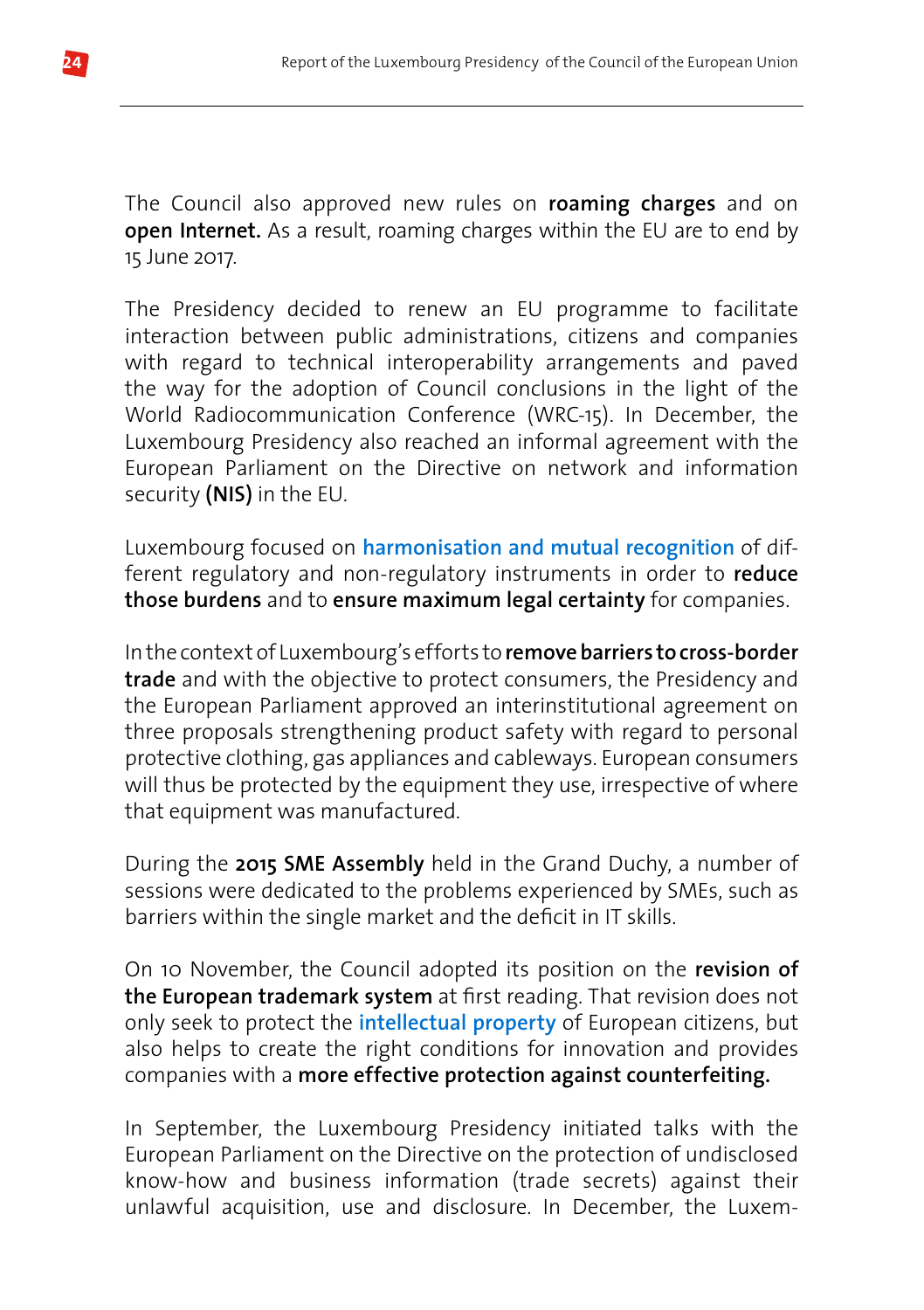bourg Presidency reached a provisional agreement with the European Parliament on common rules for the protection of trade secrets and confidential information of European companies.

During the second half of 2015, significant progress was made with regard to the **unitary patent protection system.** The unitary patent protection system will allow holders of European patents granted by the European Patent Office (EPO) to obtain cheaper unitary patent protection in the 26 countries participating in the enhanced cooperation in this field. Italy joined this enhanced cooperation in September. The Select Committee of the Administrative Council of the EPO approved the revenue distribution key between participating countries and the Preparatory Committee of the Unified Patent Court adopted the Rules of Procedure of the Unified Patent Court. The provisional application of the Unified Patent Court agreement, signed in Luxembourg on 1 October, should facilitate the establishment of the Unified Patent Court.

During the meetings of the **General Assembly of the World Intellectual Property Organisation** (WIPO) in October, Luxembourg spared no effort to ensure a compromise could be reached and major decisions could be taken, despite significant differences of opinion between the various groups represented. The Luxembourg Presidency thereafter continued its work within WIPO's various committees to strengthen the position of the EU and its Member States.

The Luxembourg Presidency closely followed the establishment of the **Energy Union** governance and the promotion of a sustainable energy transition. It worked towards establishing a reliable, transparent and robust governance system for this political project. The Council conclusions of 26 November allowed this comprehensive and detailed governance framework to be set up. They underlined a set of principles for the Energy Union governance system and identified a set of essential components of the governance system. Finally, the Council called on the Commission to ensure a swift follow-up to these conclusions.

In the field of **energy efficiency,** intense work allowed for the adoption of a general approach on the draft regulation setting up a framework for energy efficiency labelling. The text adopted by the Council simplifies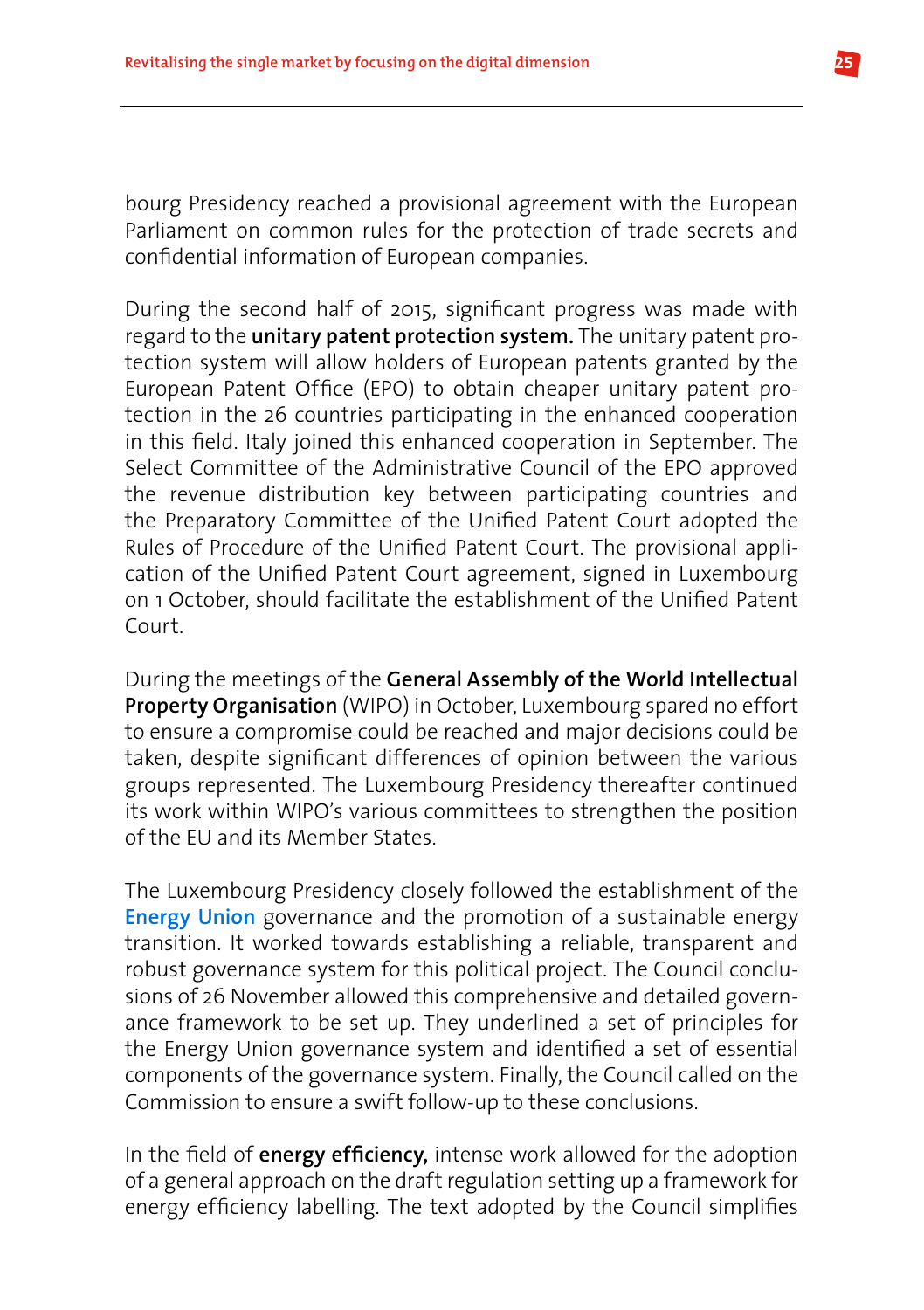energy labelling, one of the most recognised symbols by European consumers. With this general approach, the Council will now be able to proceed with negotiations with the European Parliament in 2016. Finally, the Council underlined the importance of achieving a fully functioning and interconnected European internal energy market to secure the uninterrupted supply of energy throughout Europe and highlighted, in this context, the need for enhanced regional cooperation and cross-border cooperation.

Luxembourg focused on new energy technologies as an engine for economic growth and the creation of jobs and new markets. Following the SET Plan conference held in the Grand Duchy, an informal meeting of EU Ministers addressed the strategic direction to be taken to promote European excellence in this sector. The need to mobilise investment, in particular through the use of the European Fund for Strategic Investments (EFSI) was also addressed.

Moreover, the Luxembourg Presidency initiated a thorough exchange of views between Ministers and experts on the organisation of an energy market increasingly focused on renewable energy, energy efficiency as well as intelligent, flexible and sustainable technologies and infrastructures. In this regard, the Presidency contributed to highlighting the role played by the EU Agency for the Cooperation of Energy Regulators (ACER), allowing the budgetary and human resources to be substantially increased.

The Luxembourg Presidency also contributed towards the adoption of Council conclusions on energy diplomacy, setting out a series of priorities to strengthen EU cooperation with third countries in the energy sector and to make full use of the EU's external trade policy, thus increasing access to energy sources and external markets for European energy services and technologies. The Presidency also steered the work on the reform of the Energy Community, strengthening cooperation between EU Member States and the Contracting Parties of this organisation.

Lastly, the Presidency contributed to the rapprochement of energy and development aid policies by highlighting the synergies betweeen both policies.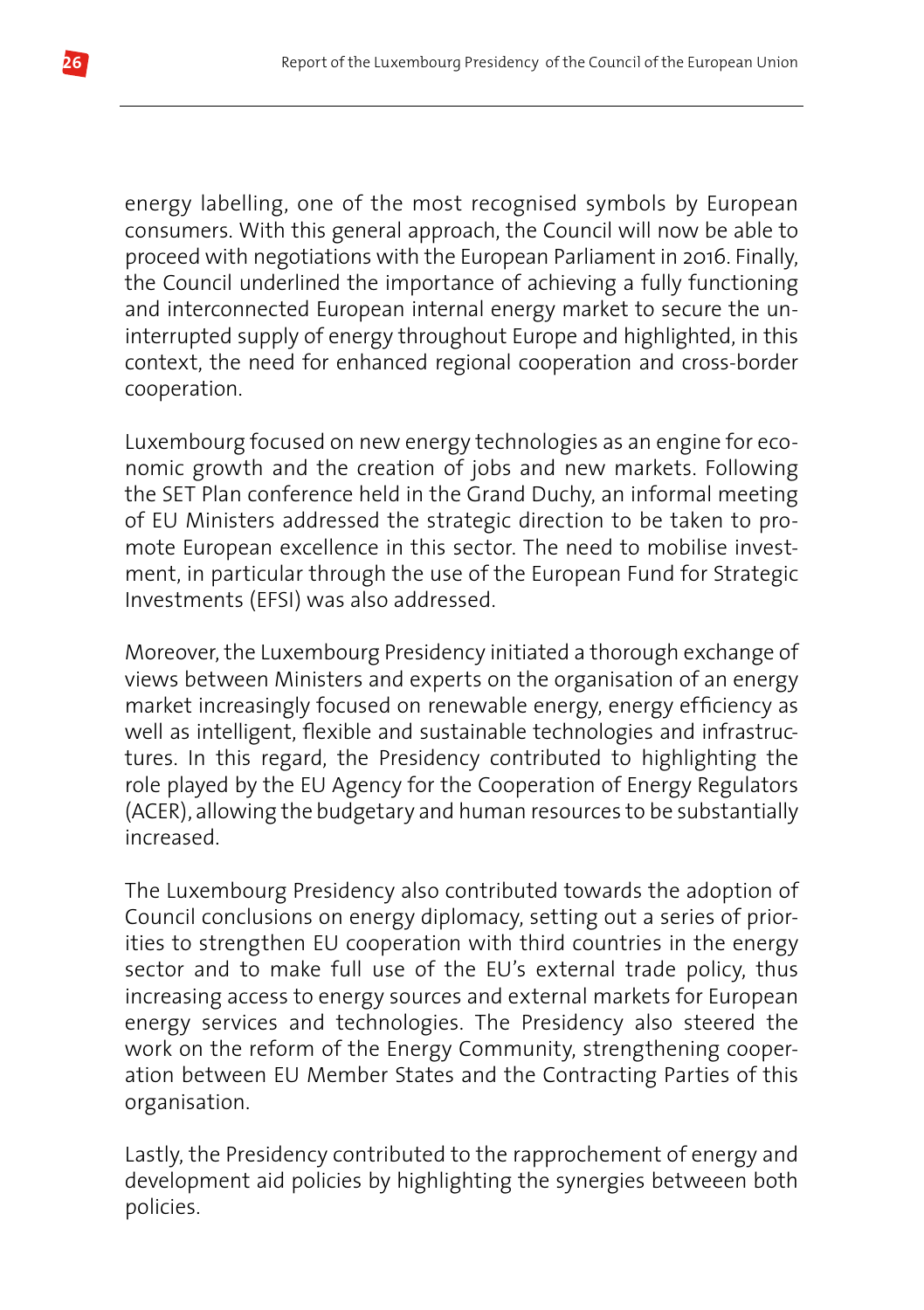In the field of **EU transport policy,** the Luxembourg Presidency made progress on the **4th Railway Package.** The Council adopted a general position on the two politically most sensitive legislative proposals of the package. While the first aims to liberalise railway passenger transport services, the second seeks to strengthen railway infrastructure governance. This led the Luxembourg Presidency to reach a balanced agreement to promote rail transport throughout Europe and to quickly launch negotiations in that regard with the European Parliament.

The Luxembourg Presidency launched interinstitutional negotiations with the European Parliament on the proposal for a directive laying down technical requirements for inland waterway vessels.

The Presidency reached an agreement on a Council decision authorising Member States to ratify the 2010 Protocol to the HNS Convention of the International Maritime Organisation (IMO). Once it has entered into force, the Protocol will create an international liability and compensation regime for damages caused by the transport of hazardous and noxious substances via seaways (HNS).

These efforts also led to a consensus allowing for 7 proposals to be transmitted to the IMO on behalf of the Member States and the Commission. The proposals relate, inter alia, to the safety of ferry passengers, the occupational health and safety of seafarers and maritime environmental protection.

In addition, the Luxembourg Presidency initiated two policy debates outlining EU transport policy in the light of a review of the 2011 White Paper, as well as on the social aspects of road transport. During the informal meeting in Luxembourg, Transport Ministers adopted a declaration on cycling as a mode of transport. They also exchanged views on the effectiveness of bicycles as a mode of transport and their social, ecological and economic impact in the EU.

Following a proposal by the Luxembourg Presidency, the European Economic and Social Committee (EESC) adopted in September its exploratory opinion regarding social dumping and cabotage in the internal market of international road freight. In November, the EESC and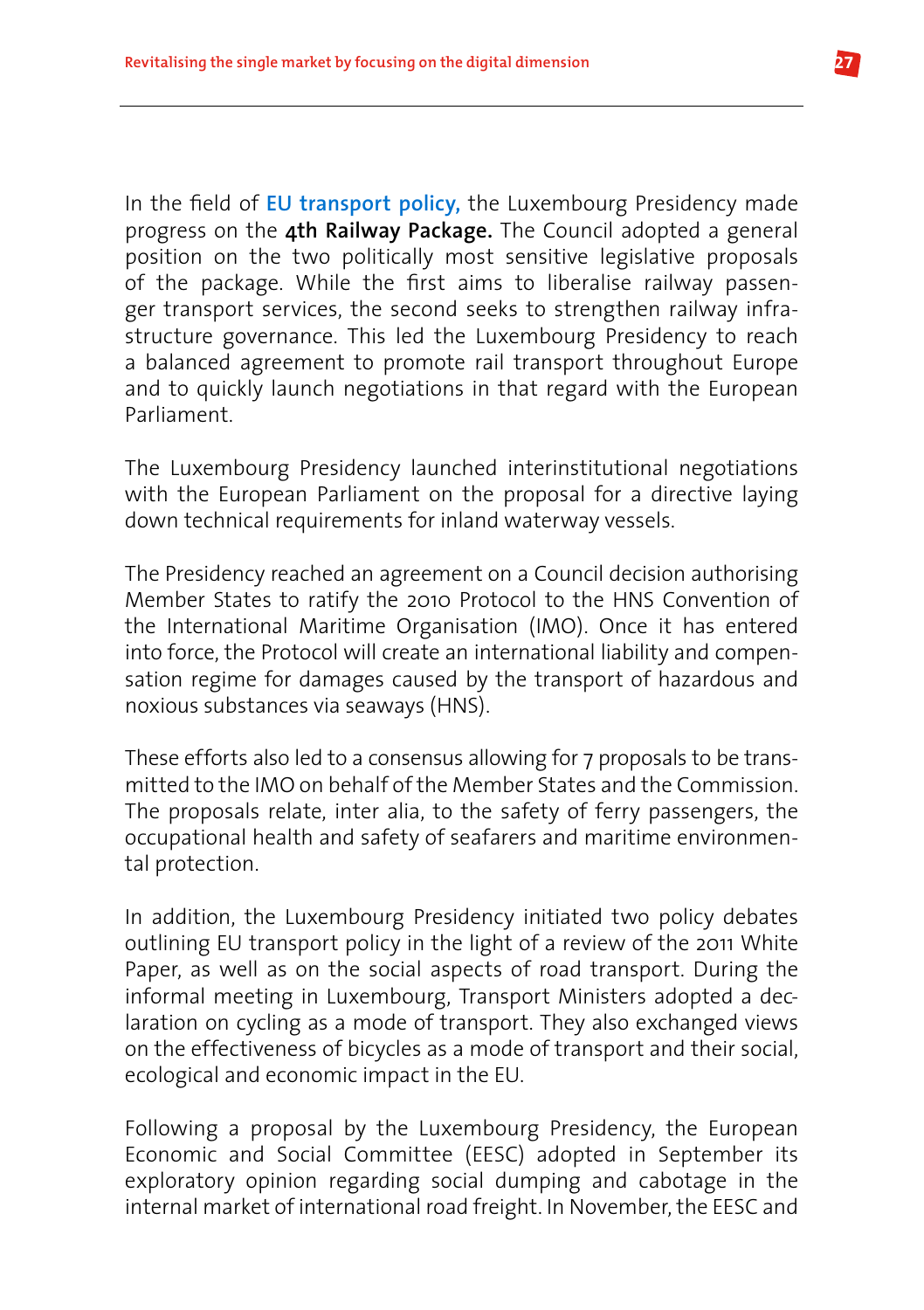the Economic and Social Council of the Grand Duchy of Luxembourg held a conference on **social dumping** in the field of road transport as well as on the **integration of cross-border infrastructure,** in preparation for the political debate in the Council and prior to the publication of the European Commission's 'Road Package'.

#### **5. Placing European competitiveness in a global and transparent framework**

The Luxembourg Presidency focused on **economic governance** in order to boost growth and employment in the context of solidarity and budgetary discipline, but also of a more social Europe. Several debates were held within the General Affairs Council, the ECOFIN Council and the EPSCO Council on the **Five Presidents' Report on completing the Economic and Monetary Union (EMU).** A progress report was presented by the Luxembourg Presidency to the European Councils of October and December. Consensus was noted on **additional efforts being required** to ensure the proper functioning of the EMU. The Council also undertook a first evaluation of the **package of short-term measures** presented by the European Commission in view of implementing the Five Presidents' Report. Consensus was reached between Ministers on the need to strengthen the European Semester, the rules of which must be simplified, made more transparent and coherent.

As for the **fight against global tax fraud,** the Council reached an **agreement** in October **on the Directive on the automatic exchange of information on tax rulings.** For the Luxembourg Presidency, the agreement constitutes a **decisive step towards greater transparency in fiscal matters.** Specifically, the directive requires Member States to proceed with the automatic exchange of information in the field of advance cross-border tax rulings, as well as advance pricing agreements having a cross-border impact.

The **work on the OECD BEPS Initiative** ('Base erosion and profit shifting') was finalised. At the meeting of Finance Ministers and Central Bank Governors of the G20 in October, the results of the BEPS Initiative and the pioneering role of the EU were welcomed. The progress made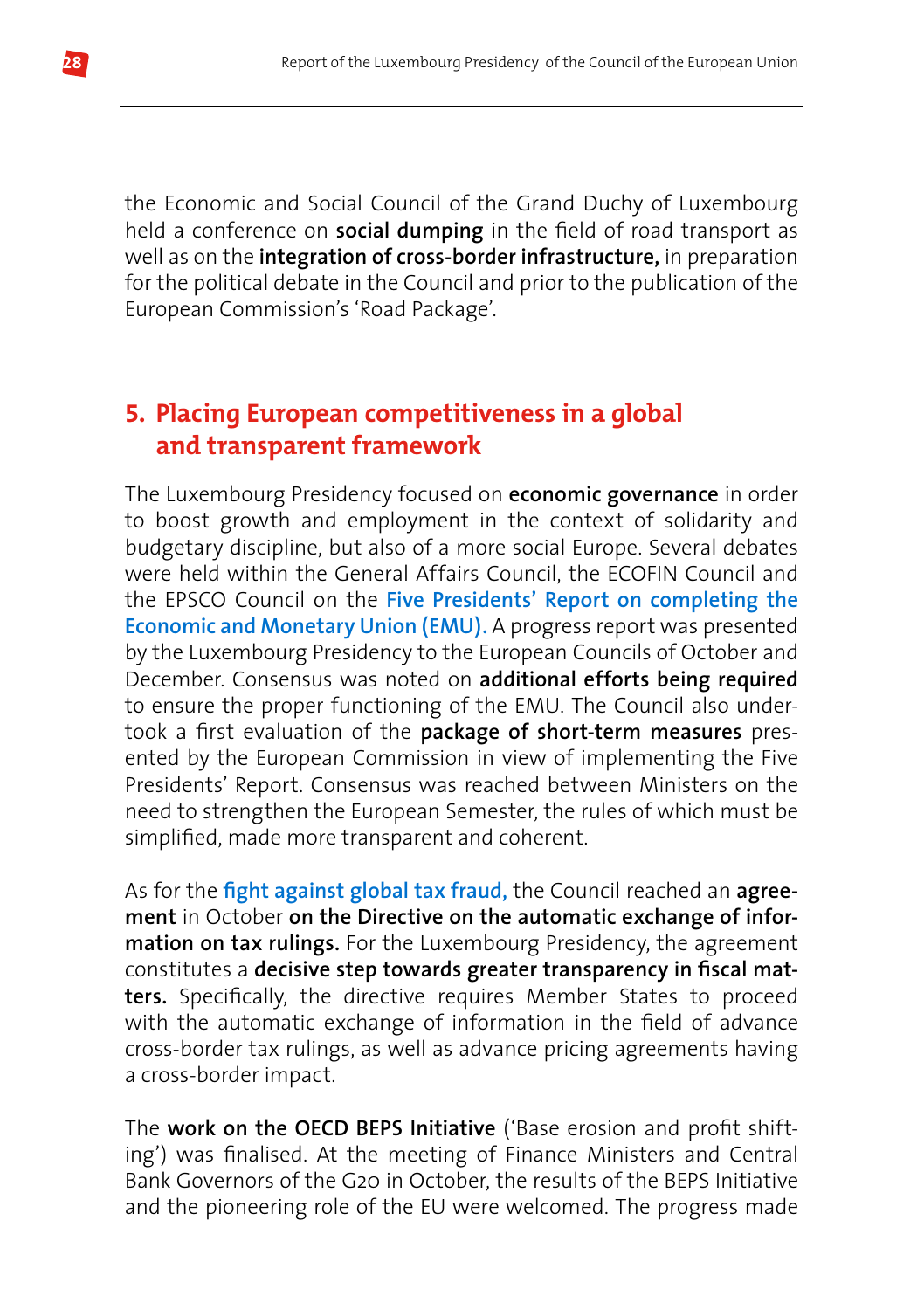on the exchange of information under the Luxembourg Presidency was hailed as an example to be followed.

The Presidency made progress on the legislative proposal on a **Common Consolidated Corporate Tax Base (CCCTB)** while the technical examination of international aspects of the fight against base erosion and profit sharing is advancing quickly.

During an informal meeting in September in Luxembourg, EU Finance Ministers had an exchange of views on how to advance on the matter of a **minimum effective level of taxation** within the EU and vis-à-vis third countries.

In December, the Council adopted conclusions concerning the **BEPS** initiative, which express a strong signal by the EU relating to the implementation of the BEPS recommendations. The ECOFIN Council also reached conclusions on the future of the **Code of Conduct for corporate taxation,** allowing to further increase both efficiency and visibility of the work of the Code of Conduct Group.

Luxembourg worked tirelessly towards a coherent, inclusive and responsible **EU trade policy** by reinforcing the coherence of the EU's various sectorial policies. This aspect was also clearly emphasised in the Council conclusions regarding the Commission's new **trade and investment policy strategy.**

In this context, the Presidency accompanied and supported trade negotiations initiated by the Commission on a bilateral, plurilateral and multilateral level. These efforts helped to formally conclude negotiations on a free trade agreement between the EU and **Vietnam** in December, whereas negotiations with **Tunisia** were opened in October.

As far as negotiations with the United States on the **Transatlantic Trade and Investment Partnership (TTIP)** are concerned, the Presidency was fully committed to advancing the modernisation of the **Investor-State Dispute Settlement mechanism (ISDS)** as well as to finalising the modalities that aim to establish reading rooms in Member States. Access of national parliamentarians and experts to the consolidated texts will allow for a factual and better informed debate on this subject.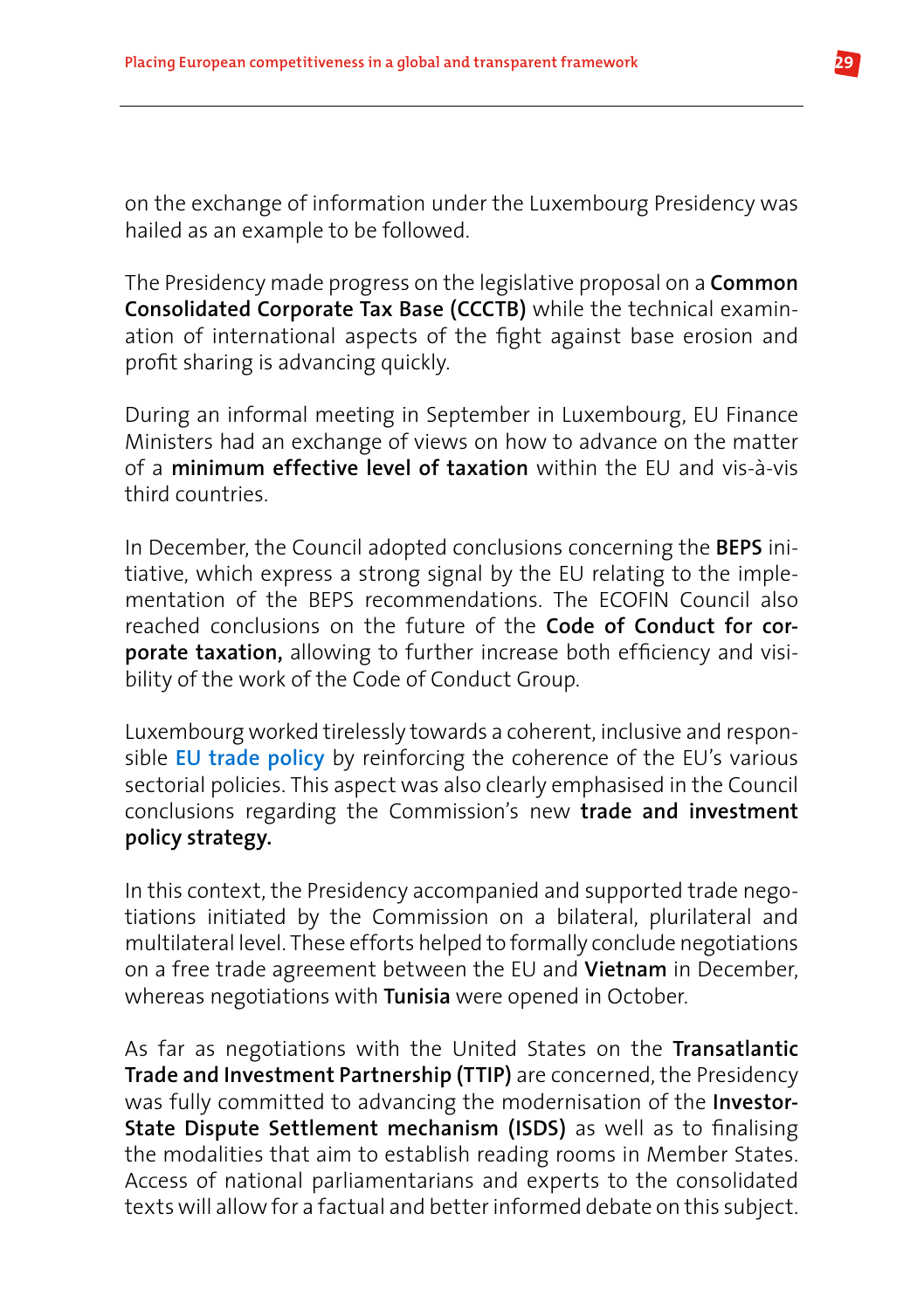It is in a spirit of openness and transparency that the Luxembourg Presidency shared with the European Parliament the negotiating Directives of the **Agreement on Environmental Goods** and managed to reach an agreement within the Council on the declassification of the **CETA** mandate.

At the plurilateral level, it is important to highlight the conclusion, announced by Minister Jean Asselborn in July, of the revision of the Information Technology Agreement **(ITA)** between 54 Member States of the World Trade Organisation (WTO). The submission of the EU's accession instrument to the **Agreement on Trade Facilitation** in October demonstrated the importance that the Grand Duchy attaches to multilateral processes within the framework of the WTO. At the 10th Ministerial Conference of the WTO held in Nairobi in December, the Presidency did its utmost so that the EU could accede to the agreement reached within the WTO. Luxembourg also committed itself to reaching a political agreement in the negotiations on environmental goods.

In terms of legislative files, the Presidency concluded the trilogue on **autonomous trade measures for the Western Balkans.** This agreement, reached in extremis, will allow for the preservation and the development of the relative prosperity of this part of the EU's neighbourhood. The Grand Duchy also initiated the trilogue on the amendment of the **anti-torture Regulation** and was able to finalise the Council's position on the **draft Regulation for conflict minerals.** Finally, the Luxembourg Presidency started the debate in the Council on **market economy status for China.**

#### **6. Promoting sustainable development**

The Luxembourg Presidency made every effort to accelerate the transition towards a green economy with low greenhouse gas emissions, thereby promoting **sustainable economic growth.** A particular focus was placed on the circular economy and the financing of the transition towards it. In collaboration with the European Commission and the European Investment Bank (EIB), Luxembourg addressed this issue whilst raising awareness in the financial sector of potential investment oppor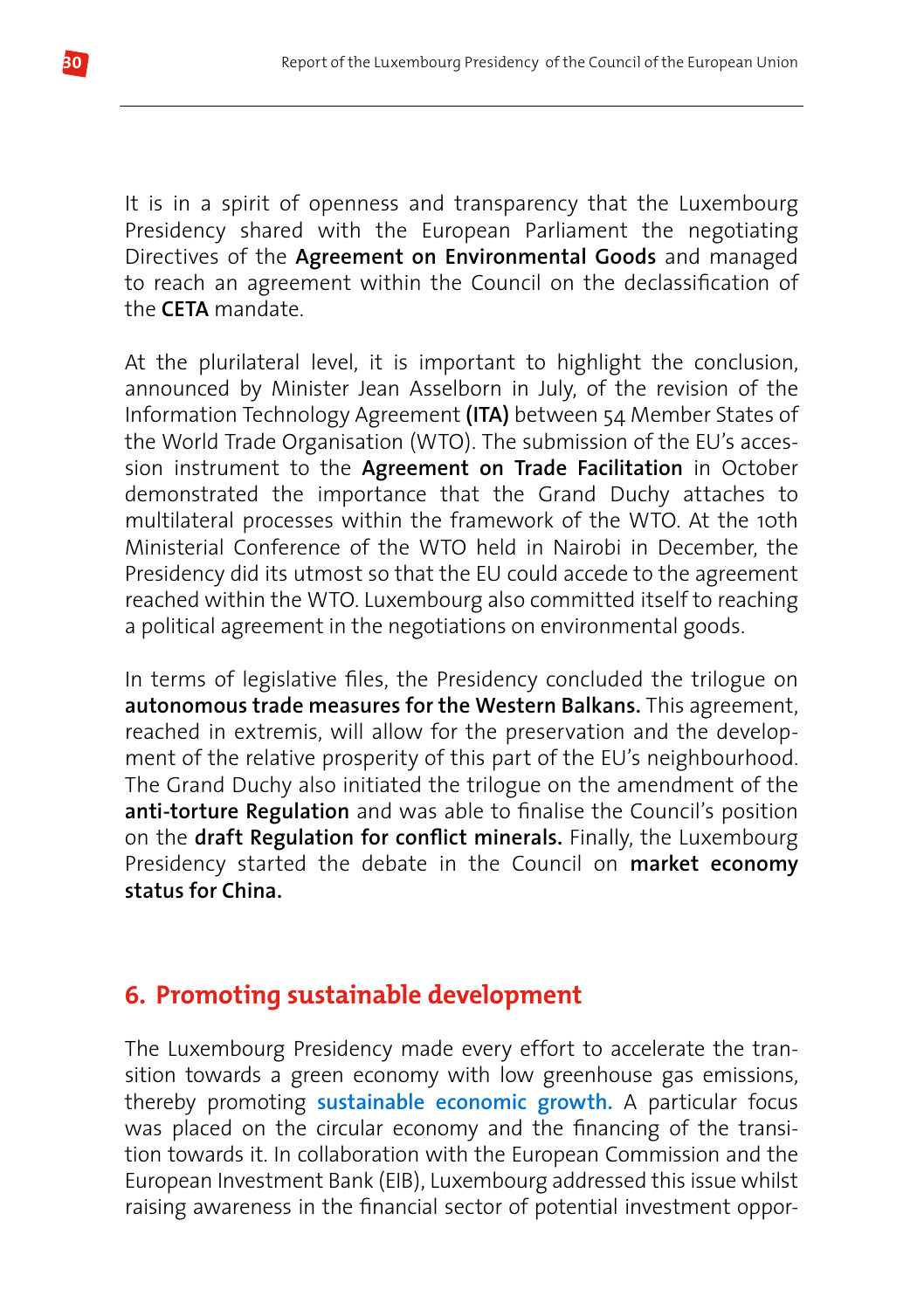tunities. The results of this analysis were presented at the 'Financing the Circular Economy' conference held in the Grand Duchy in December.

During the Environment Council in September, EU Ministers for Environment adopted conclusions setting out the main elements of the EU's position for the **Conference of the Parties (COP21) to the UN Framework Convention on Climate Change (UNFCCC).** The mandate obtained by the Presidency allowed the EU to negotiate the **Paris agreement,** an **ambitious and legally binding agreement, applicable to all parties,** which addresses in a balanced manner the issues of mitigation, adaptation, financing, losses and damages, technology transfer and capacity building in developing countries. The Paris agreement's long term goal is to limit the increase of global average temperatures to well below 2 °C above pre-industrial levels and to pursue efforts to limit the temperature increase to 1.5 °C above pre-industrial levels. This agreement also includes a clear set of rules on transparency as well as on commitments, resulting from successful negotiations by the European Union.

**Climate finance** played a crucial role in the process that started with the discussions between Environment Ministers during their informal meeting in July. During the ECOFIN Council meeting in November, an agreement was reached on the mandate on financing the fight against climate change for the COP21. In its conclusions, the Council reaffirmed the firm commitment of the EU and its Member States to contribute to the developed countries' aim of mobilising, by 2020, 100 billion dollars annually. This will allow the EU to assume its role as one of the parties ready to contribute significantly to alleviating the needs in this field.

Another important meeting was the **United Nations Sustainable Development Summit** held in New York in September, which led to the adoption of the **2030 Agenda for Sustainable Development.** This Agenda includes 17 new **Sustainable Development Goals** (SDG), replacing the Millennium Development Goals (MDG) and defining sustainable development planning for the next fifteen years. The success of the third **International Conference on Financing for Development** held in Addis Ababa in July contributed to paving the way for an agreement on the SDGs.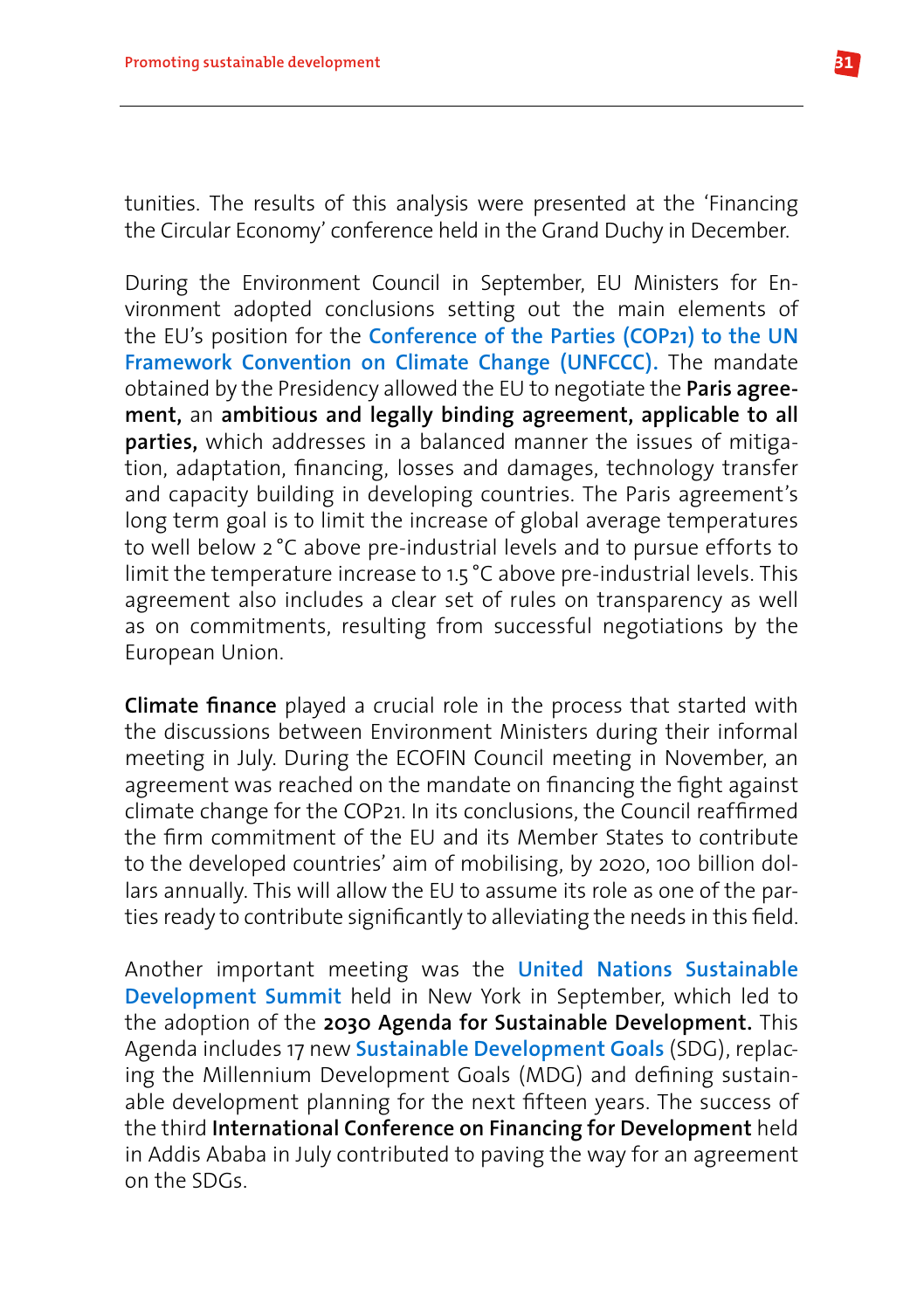As far as the **strategy on climate change** is concerned, the Presidency successfully worked towards the formal adoption, in September, of the **market stability reserve (MSR).** This is the first step towards the reform of the **emissions trading scheme** (ETS), the flagship policy of the EU for reducing  $CO<sub>2</sub>$  emissions and ensuring carbon market surveillance. Later, during the October Council, Environment Ministers held a first policy debate on the **reform of the ETS.**

Luxembourg coordinated the position of the European Union in the context of the **12th Conference of the Parties (COP-12)** to the **United Nations Convention to Combat Desertification,** held in October in Ankara. During this conference, a number of important decisions were taken to advance the combat against desertification and land degradation.

Ministers also exchanged views on the **greening of the European Semester,** so as to better integrate environmental sustainability into the economic governance cycle. In particular, they discussed the phasing out of environmentally harmful subsidies and the implementation of environmental policies and legislation.

The Council discussed **issues concerning real driving emissions tests and the manipulation of emission control systems in cars,** which constitutes a serious obstacle to the improvement of air quality in the EU. Ministers stressed the need for more robust control systems as well as rapid decisions about new testing standards, highlighting the importance of this issue for the quality, health and development of our cities.

The general approach adopted by the Environment Council in relation to the Directive on the reduction of national emissions of certain atmospheric pollutants **(NEC)** will ensure a high level of air quality in Europe while at the same time taking into account the constraints of Member States.

The Luxembourg Presidency carried out a mid-term review of the **EU Biodiversity Strategy,** which is essential for ensuring environmental well-being in Europe. It carried out a detailed examination of the results which led to the adoption of conclusions on this topic at the Council in December.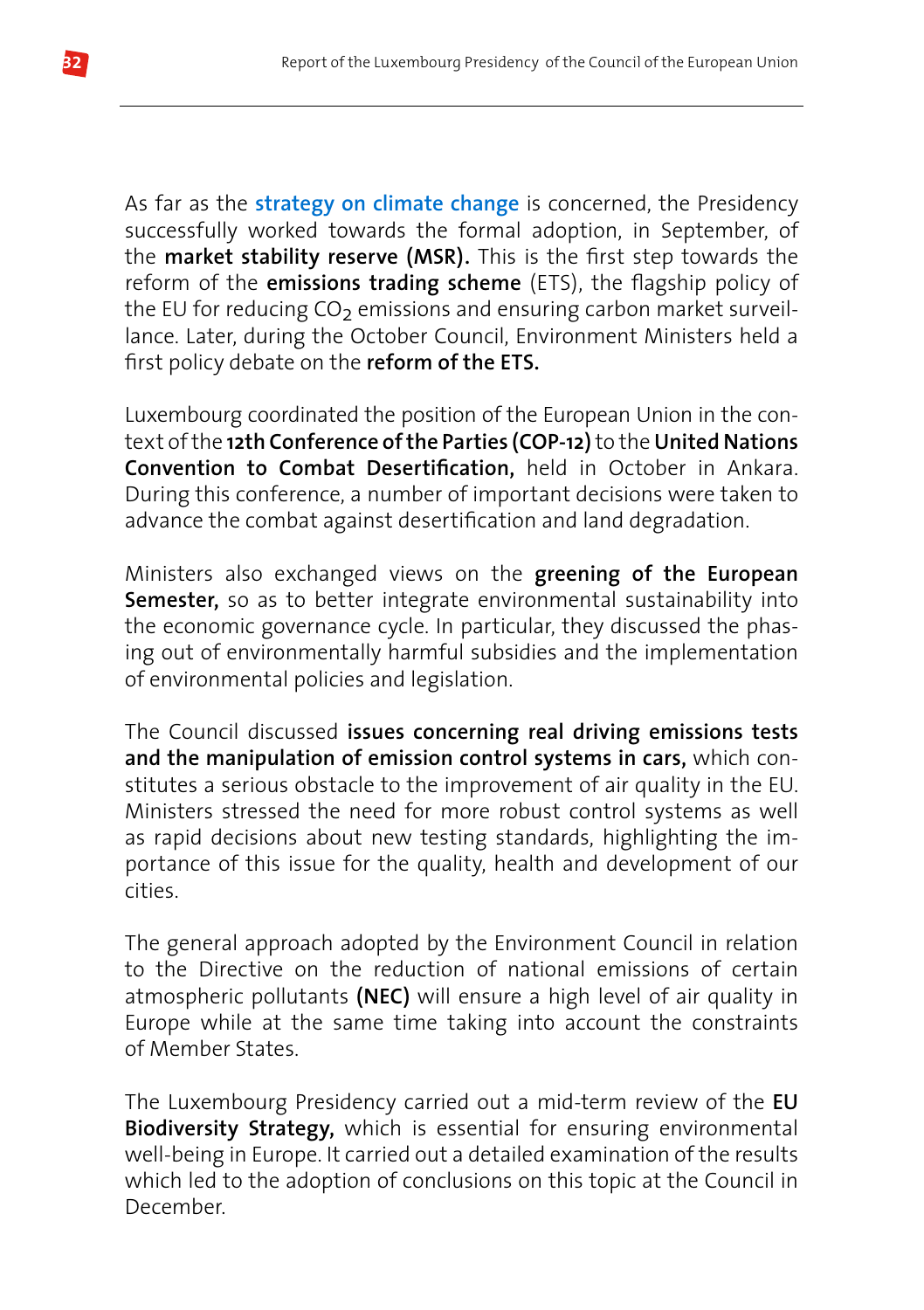**Sustainability** was a guiding principle of the Presidency's work in the sector of **agriculture** whilst taking into account economic and social as well as sanitary aspects. In the light of the COP21, the Council heard agricultural scientists on the consequences of climate change on farming activity and the potential contributions of the agricultural sector in order to help mitigate climate change. In December, Ministers of Agriculture approached the subject from the perspective of **bio-economics** as well as considering long-term **research and development** strategies.

The Presidency intervened in favour of the **simplification of the rules of the Common Agricultural Policy.** The debate during the Agriculture Council in November put a particular emphasis on greening and rural development.

The Presidency followed closely the developments in bilateral and multilateral trade policy, in the light of important meetings such as the **WTO ministerial conference in Nairobi** and the TTIP negotiations. Particular attention was also paid to the **Russian embargo on certain EU agricultural products.**

**Monitoring the agricultural markets** was a priority for the Presidency, which dedicated several Council meetings to the crisis in the dairy and livestock sectors. In the face of this alarming situation, the Presidency decided to organise an extraordinary Council meeting in September, during which the Commission presented a 500 million euro strong package of support measures. After examining the proposed arrangements, the Ministers endorsed the aforementioned package during their informal meeting in Luxembourg. In November, the Council took stock of the measures implemented thus far.

The Presidency was able to negotiate an agreement with the European Parliament on reforming the **school milk-** and the **school fruit and vegetables schemes.** The combination of these two programmes will allow for better coordination of planning, thereby familiarising children with a healthier diet. The new programme will be financed annually with 250 million euros from European funds.

Following the European Parliament's vote on the proposition on **organic farming,** the Presidency was able to begin trilogue negotiations.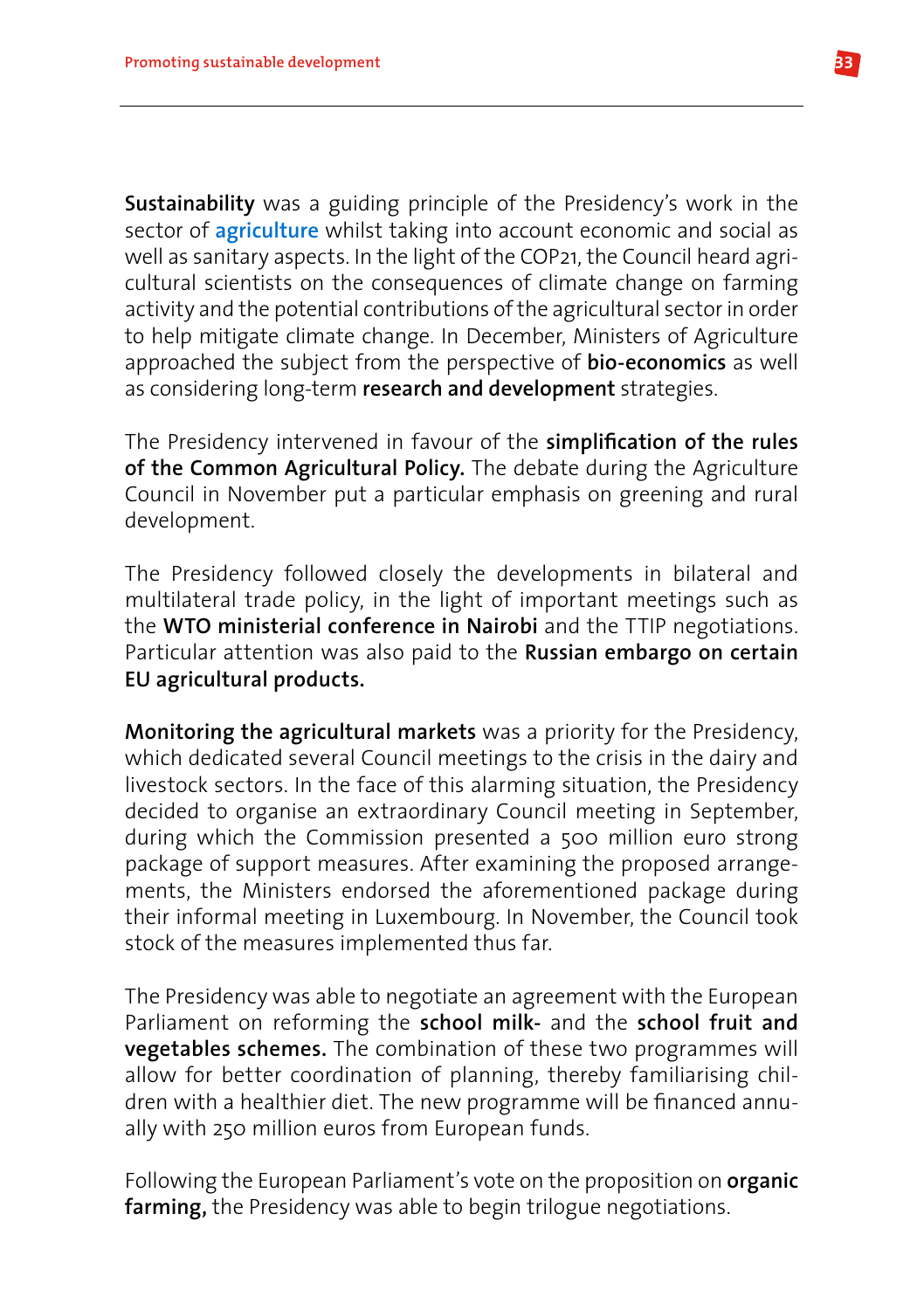A political agreement was reached with the Parliament on the second reading of the regulation on **plant health,** creating a balance between the necessary protection of European land from the risk of harmful organisms being introduced and the maintaining of commercial flows. The new rules in the field of **phytosanitary protection** place a stronger emphasis on 'priority pests', introduce a plant passport for movement on the single market, simplify administrative procedures, as well as reinforce requirements for professional operators in terms of notification and control measures against harmful organisms.

Furthermore, the Presidency managed to achieve an agreement in trilogue negotiations on the subject of **zootechnical and genealogical conditions applicable to the trade in and imports of reproductive animals and their germinal products.** The revised and modernised rules should foster the development of the animal breeding sector, in particular by clarifying and harmonising the provisions on the breeding organisations, the breeding programmes and registers.

A general orientation was also negotiated on the regulation regarding **official controls of the food chain,** which aim at improving the single market through the promotion of technical harmonisation by standardising the fees payable to the relevant control authorities.

The principle of sustainability also guided the actions of the Luxembourg Presidency in the field of the **common fisheries policy.** During the months of October and December, the Ministers were able to reach agreement on the **2016 fishing opportunities and quotas for certain fish stocks** in the Baltic Sea, the Atlantic Ocean, and the Black Sea as well as for a number of international fishing organisations. These decisions allowed for progress to be made on moving the fisheries policies towards concepts of sustainability, and particularly towards implementing the principle of maximum sustainable yield by 2020.

When it comes to **autonomous tariff rate quotas** for a number of fish products for the period of 2016-2018, the Council adopted a regulation which will allow the European processing industry to secure its supply at competitive prices, while at the same time preserving the interests of the primary sector, and to prevent the relocation of its industries. Finally, after three years of negotiations, the Presidency also managed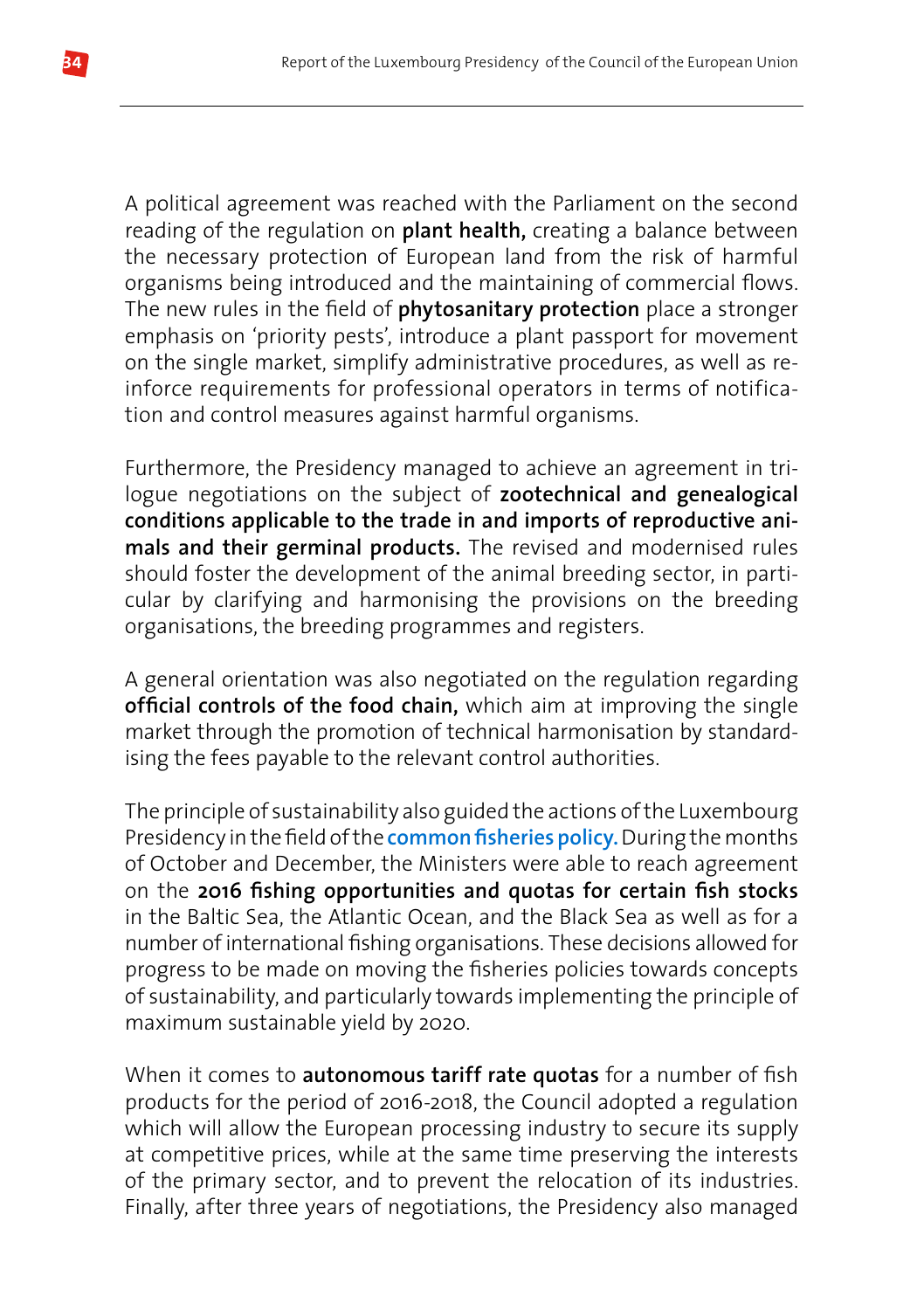to obtain a mandate by the Council to negotiate **deep sea fishing rights in the North-East Atlantic.** On the basis of this mandate, Luxembourg launched negotiations with the European Parliament. In the area of the **common fisheries policy external relations,** a new **bilateral fishing agreement** was signed with **Greenland,** while the **protocol of the bilateral agreement with Mauretania** was successfully renegotiated.

#### **7. Strengthening the European Union's presence on the global stage**

The Luxembourg Presidency gave its unwavering support to the High Representative of the Union for Foreign Affairs and Security Policy. Jean Asselborn, Minister for Foreign and European Affairs, represented the High Representative at a series of EU meetings with third countries, including the Joint EU-CARIFORUM Council in Georgetown (Guyana), the EU-Cape Verde Political Dialogue Meeting at ministerial level (Luxembourg), the SADC-EU Ministerial Political Dialogue Meeting (Luxembourg) and the Political Dialogue Meeting at ministerial level between the EU and the Republic of Angola (Luanda). Also, Minister Nicolas Schmit, responsible for the relations with the European Parliament, presented in the European Parliament the position of the Council on numerous subjects related to foreign and security policy.

Luxembourg actively participated in the initial work of the Focal Point Group of the capitals of the 28 Member States developing the new **EU Global Strategy for Foreign and Security Policy.** The new strategy was discussed at several informal meetings held in the Grand Duchy. In preparation of the drafting of the new EU Global Strategy for Foreign and Security Policy, Luxembourg organised two seminars in conjunction with the European External Action Service (EEAS) and the Clingendael and Egmont institutes. These two seminars addressed the level of ambition to be reflected in the new military and civil strategy of the Common Security and Defence Policy.

In the area of defence, the Luxembourg Presidency focused its efforts on strengthening the cooperation between EU Member States, as well as between the European Union and NATO. Two seminars were organised in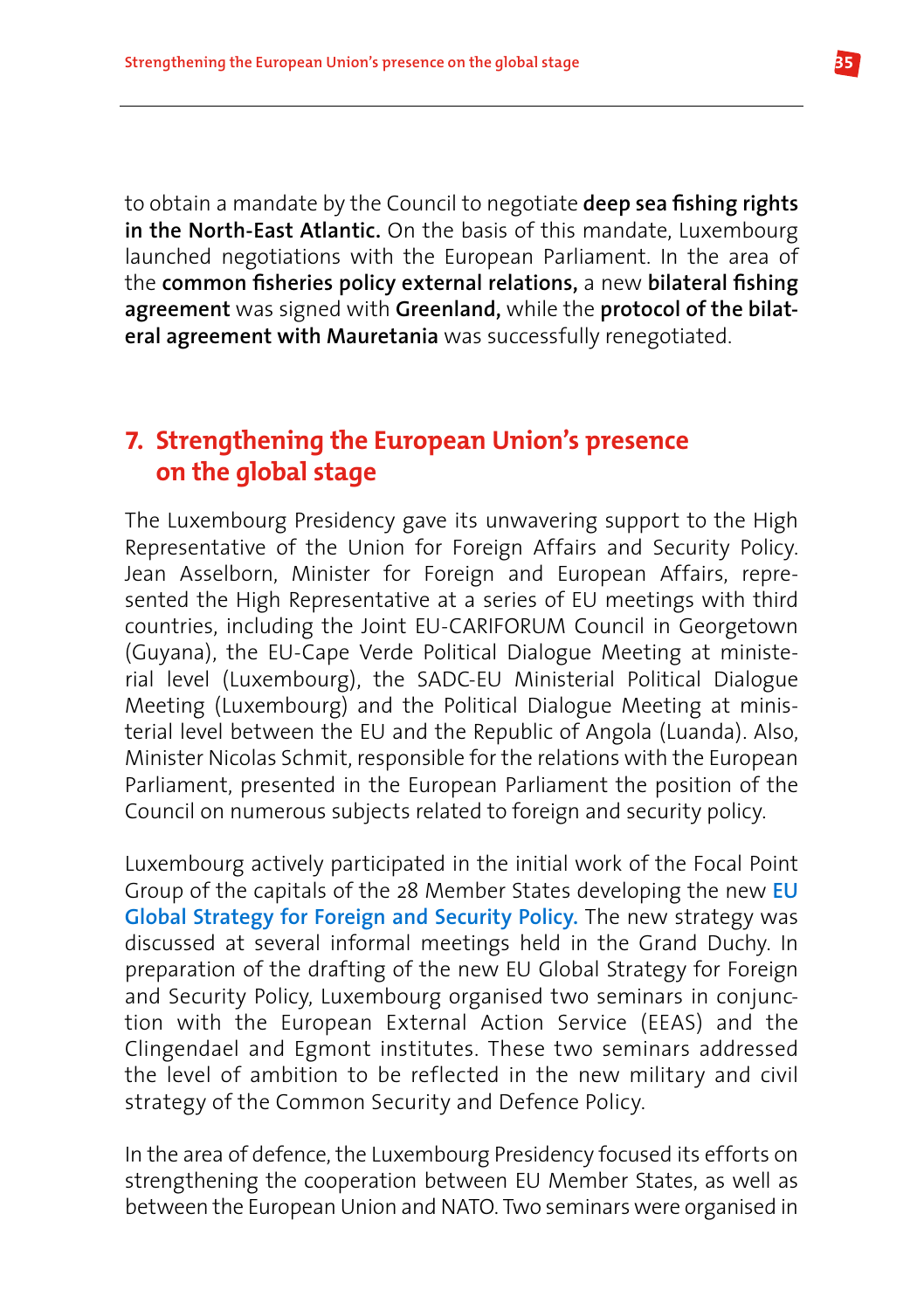Luxembourg, one was dedicated to public-private partnerships in defence procurement while the other one focused on satellite communication in the field of defence and security. Luxembourg also endeavoured to accelerate the implementation of the concept relating to capacity building in third countries, with the objective of providing EU partners with the necessary means to prevent and manage crisis situations themselves.

The past six months have strengthened the Grand Duchy's belief that the **prospect of membership remains a powerful drive for reform at the EU's borders, contributing towards stability and prosperity throughout the entire continent.** With regard to the migration crisis and in the light of the security situation in Europe, the Presidency paid particular attention to the **EU Enlargement policy.** Accordingly, it took the initiative to invite the candidate countries to eight high-level informal meetings to further their understanding of the ongoing work in the Council of the EU. On the basis of the European Commission's 2015 'Enlargement package', the Luxembourg Presidency worked towards the consensual adoption of the **enlargement conclusions** by the Council of December.

Luxembourg particularly welcomed the possibility to open the very first negotiation chapters with **Serbia** and to open new negotiation chapters with **Turkey and Montenegro.** The Council decided to strengthen its cooperation with Turkey by implementing a number of measures, most notably the regular organisation of EU-Turkey Summits, the first of which was held on 29 November.

The Presidency also encouraged further efforts towards European integration of the former Yugoslav Republic of **Macedonia** and **Albania**. It welcomed the signing of the Stabilisation and Association Agreement with **Kosovo** and the convening of the first Stabilisation and Association Council with **Bosnia and Herzegovina.**

In November, the Commission and the EEAS published a joint communication proposing a revised approach of the **European Neighbourhood**  Policy. The Luxembourg Presidency contributed to this work, resulting in the adoption by the Council of conclusions relating to the policy revision in December.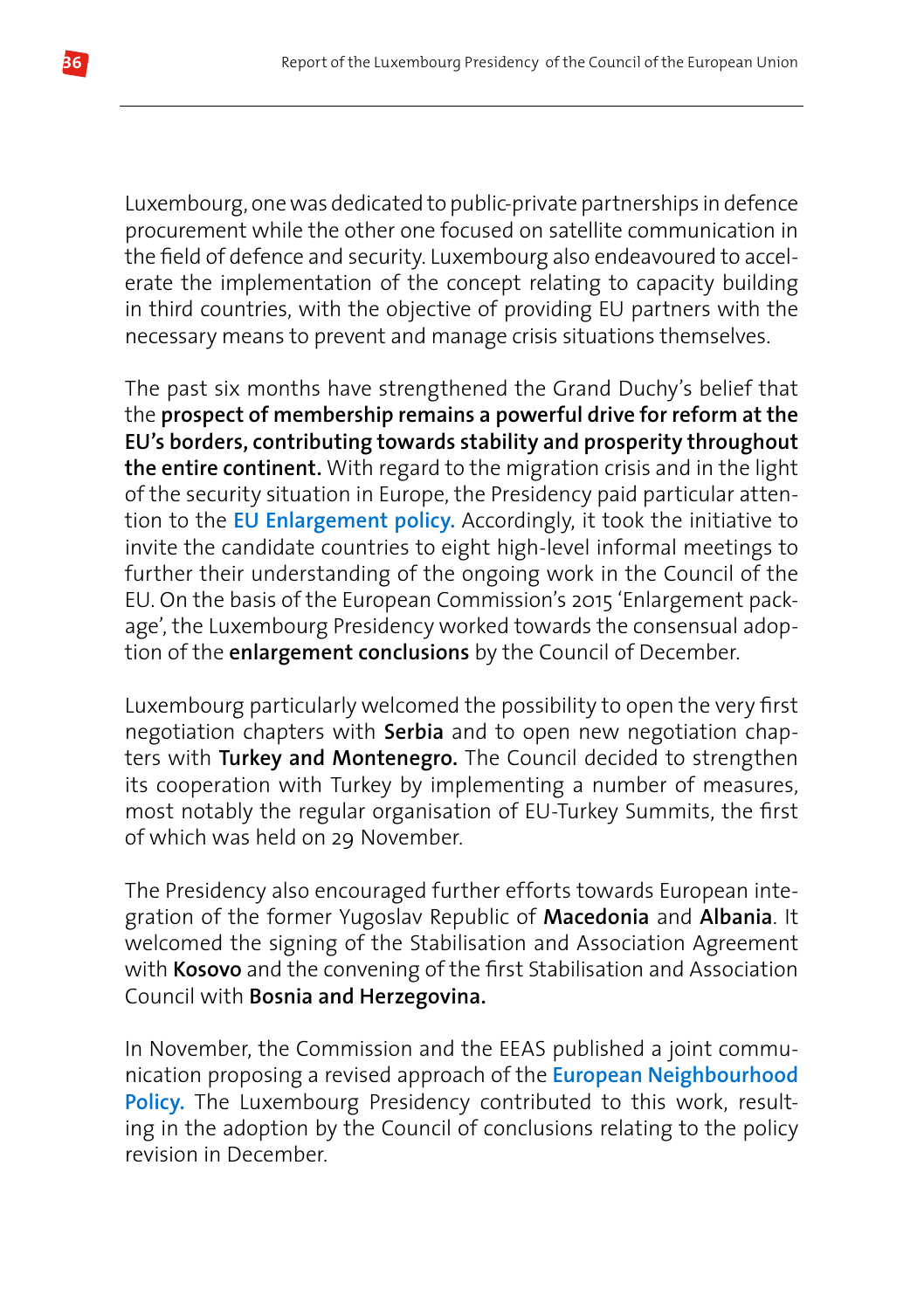The Grand Duchy hosted the **12th Asia-Europe Foreign Ministers' Meeting (ASEM FFM12)** in November, entitled 'Working Together for a Sustainable and Secure Future'. The biggest conference organised by the Luxembourg Presidency brought together no less than 53 delegations representing 60% of the world's population, global trade and global GDP. This forum prepared for the 20th Anniversary of the ASEM meeting to be celebrated in 2016 in Mongolia. In preparation of the COP21, the delegations also discussed climate issues and expressed their commitment to reaching an ambitious agreement. Connectivity was another key focus of the conference. Ministers stressed the importance of boosting connectivity between Asia and Europe in order to promote exchange and investment and to strengthen institutional ties between the two regions as a key factor for sustainable growth.

**2015 was a pivotal year for development cooperation.** Major conferences shaping the **EU development policy** for the next 15 years took place under the Luxembourg Presidency. On the occasion of the 3rd International Conference on Financing for Development in Addis Ababa, the Presidency was able to contribute to the adoption of a diversified package of development assistance, while maintaining the level of official development assistance **(ODA).** At the Summit in New York an ambitious universal agenda for sustainable development was adopted.

2015 had been designated as the **European Year for Development** (EYD) and the Luxembourg Presidency organised numerous events to raise public awareness about and increase in public participation within development cooperation issues. In order to perpetuate the spirit of the European Year for Development, an interinstitutional declaration was signed in December in Luxembourg.

The **migration crisis** also had an impact on the development cooperation files as they form an integral part of a global response to the challenges and opportunities linked to migration.

The Luxembourg Presidency also contributed to operationalising the concept of **Policy Coherence for Development** (PCD). It organised joint meetings between the Minister for Development cooperation and the Energy and JHA Councils, a formal exchange between the Development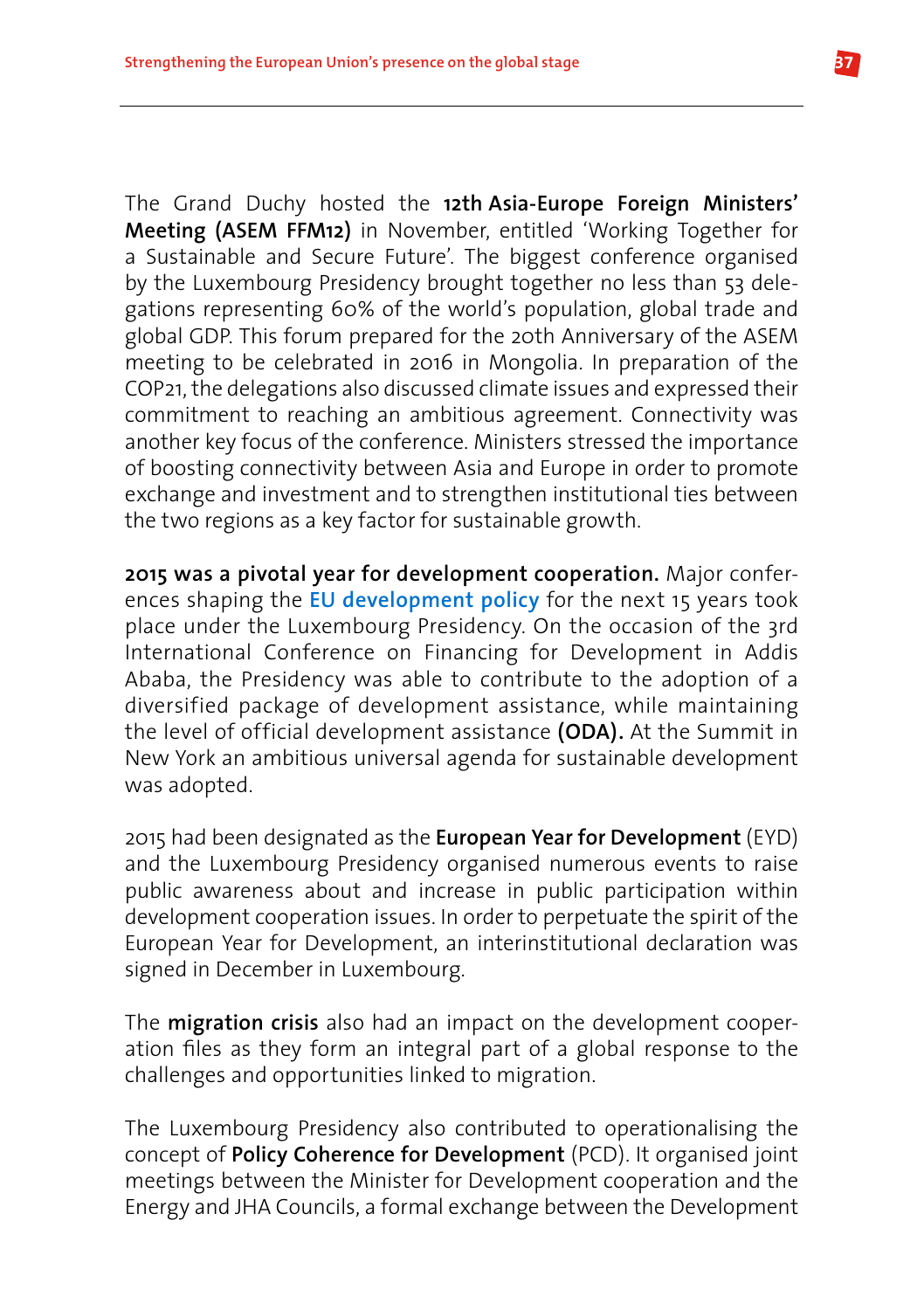and Environment Councils (Agenda 2030) as well as organising joint meetings between different Council working parties.

The Grand Duchy launched reflections and exchanges in the Council on the **future relations (post-Cotonou)** between the EU and the African, Caribbean and Pacific Group of States (ACP), organising several events in Luxembourg and in Brussels as well as debates in the Council.

**Council conclusions** were prepared on other important subjects: the new Gender action plan in external relations, the annual report on external assistance of the EU, the biennial report on PCD, the legacy of the EYD and the ACP investment facility.

In the area of humanitarian assistance, the Presidency was able to establish a first joint EU position in view of the **World Humanitarian Summit** in 2016, through the **consensual adoption of Council conclu**sions. Furthermore, following a workshop organised in the Grand-Duchy, discussions between humanitarian and civil protection workers led to a **follow-up list of concrete actions.** Finally, the Presidency organised three meetings on the topic of protection in the area of humanitarian action and led the debate on the **statement in view of the 32nd International Conference of the Red Cross and the Red Crescent.**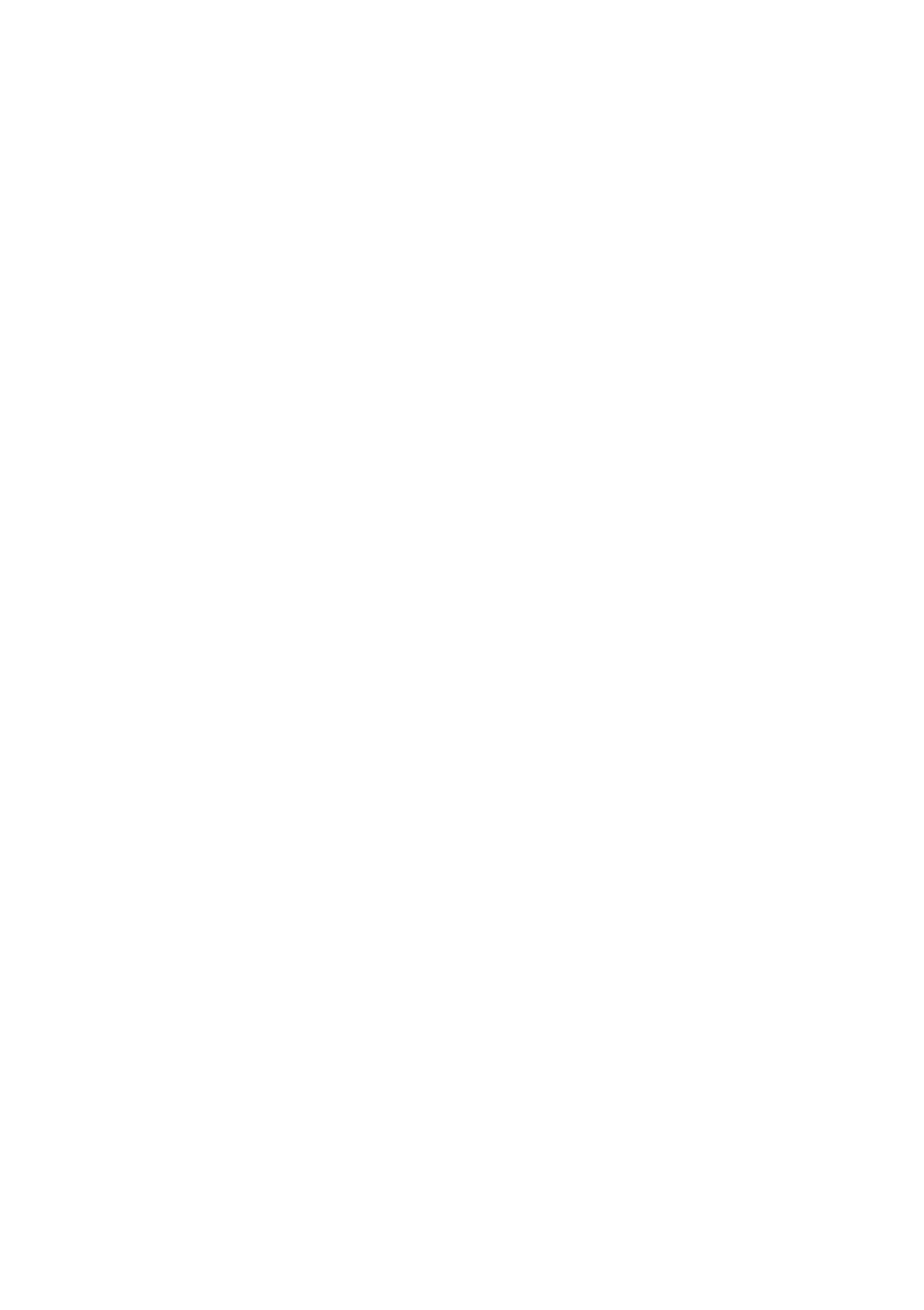# **Luxembourg**

# **22,644 participants welcomed**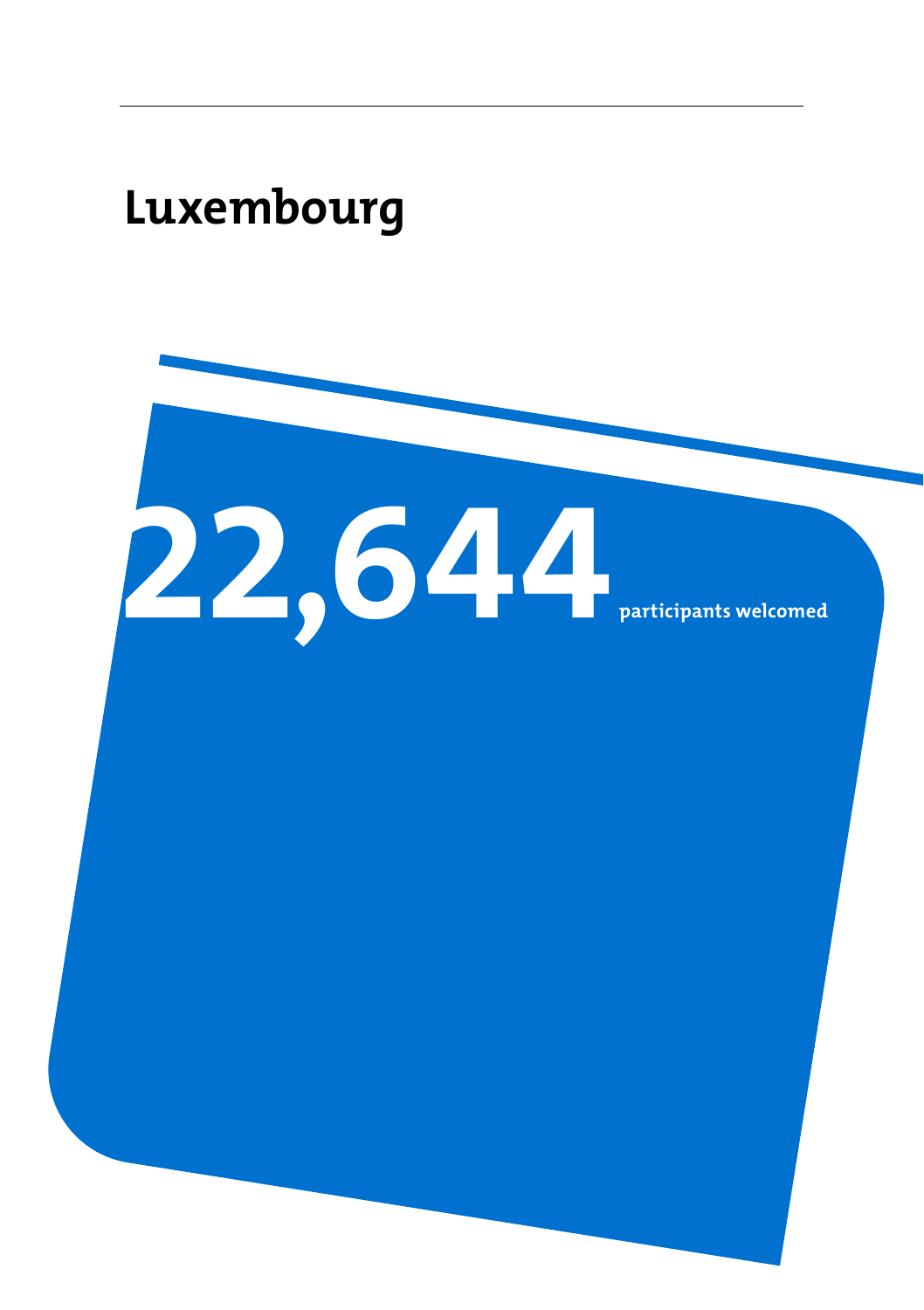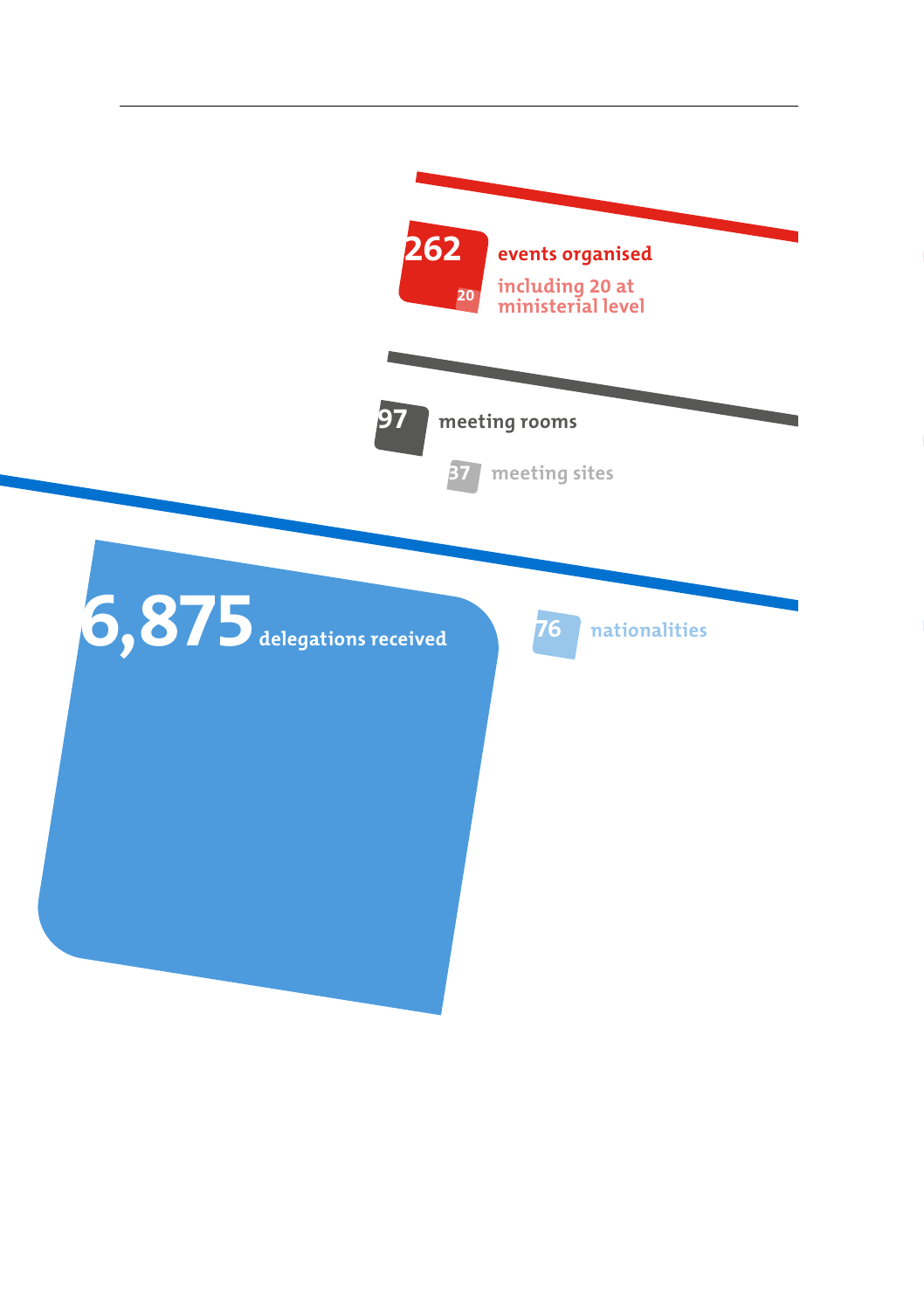#### **Publisher**

Information and Press Service of the Luxembourg Government, Publishing Department

#### **Coordination of the text**

Ministry of Foreign and European Affairs, Directorate for International Economic Relations and European Affairs (D II)

#### **Translator**

Amplexor

**Layout** Vidale-Gloesener

ISBN 978-2-87999-276-1

Luxembourg, January 2016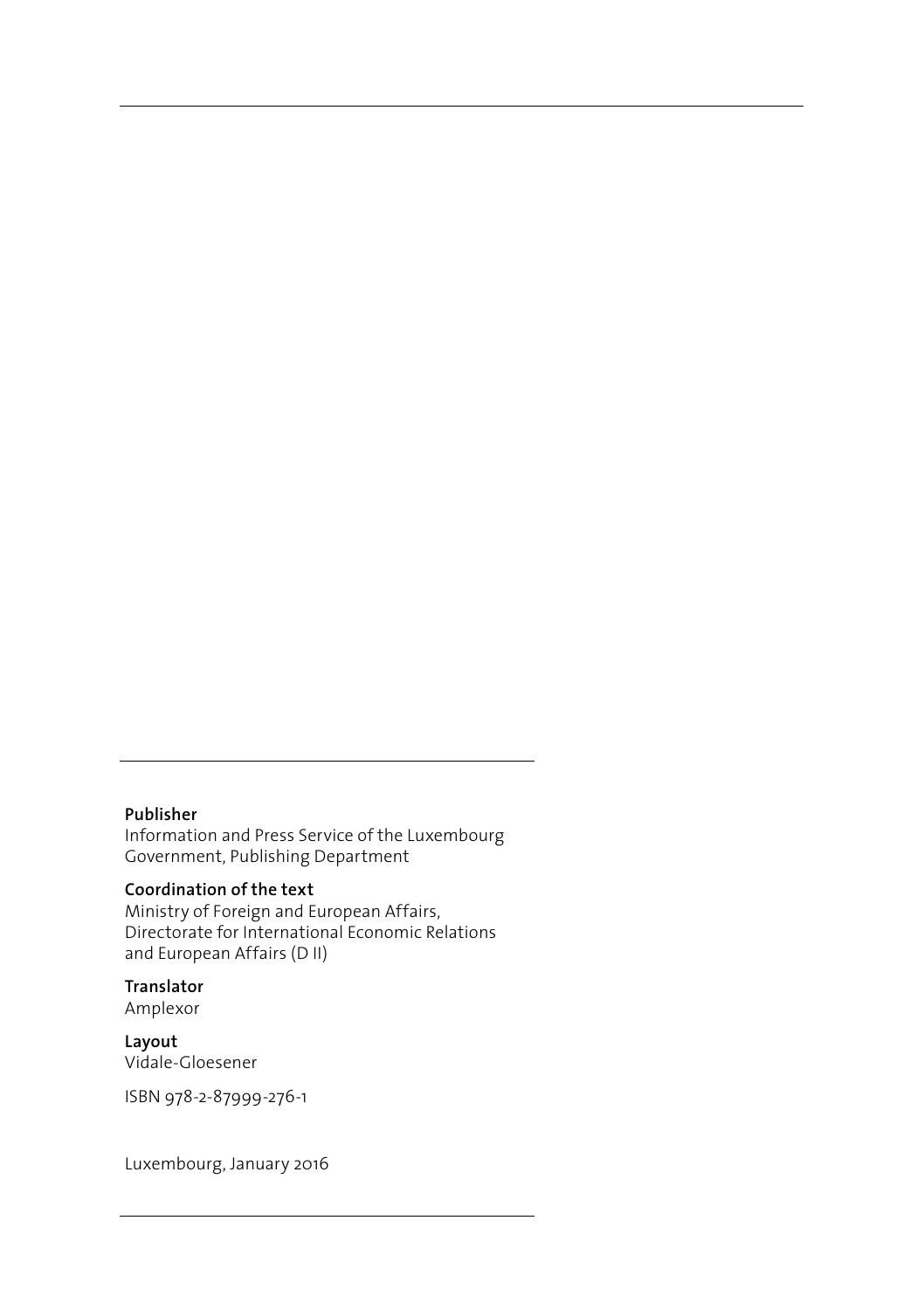